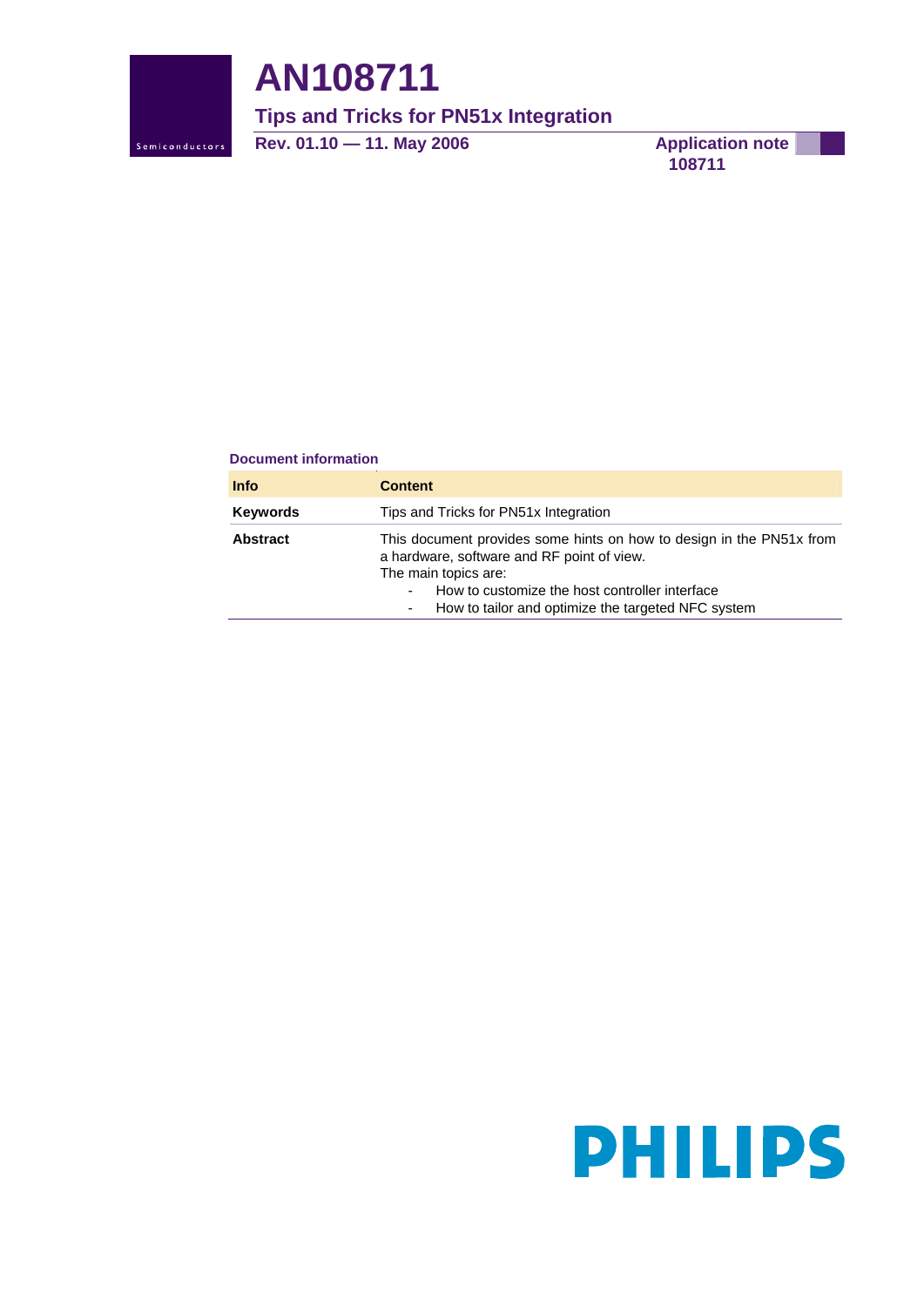**Revision history** 

| <b>Rev</b> | <b>Date</b> | <b>Description</b>                                                                                                                                                                                                                                                                                                                                              |
|------------|-------------|-----------------------------------------------------------------------------------------------------------------------------------------------------------------------------------------------------------------------------------------------------------------------------------------------------------------------------------------------------------------|
| 1.0        | 20050411    | First release along with BFL v3.1, Document in first version is named: Programmers<br>Manual                                                                                                                                                                                                                                                                    |
| 1.1        | May 2006    | Added description about event / interrupt handling, added remarks for Target Mode. More<br>consistent naming. Naming changed from PN511 to PN51x. The masking of the last<br>number indicates that this Tips and Tricks for PN51x Integration Application Note is true for<br>the whole PN51x family of NFC RF-Front-end devices except where stated otherwise. |

# **Contact information**

For additional information, please visit: http://www.semiconductors.philips.com For sales office addresses, please send an email to: sales.addresses@www.semiconductors.philips.com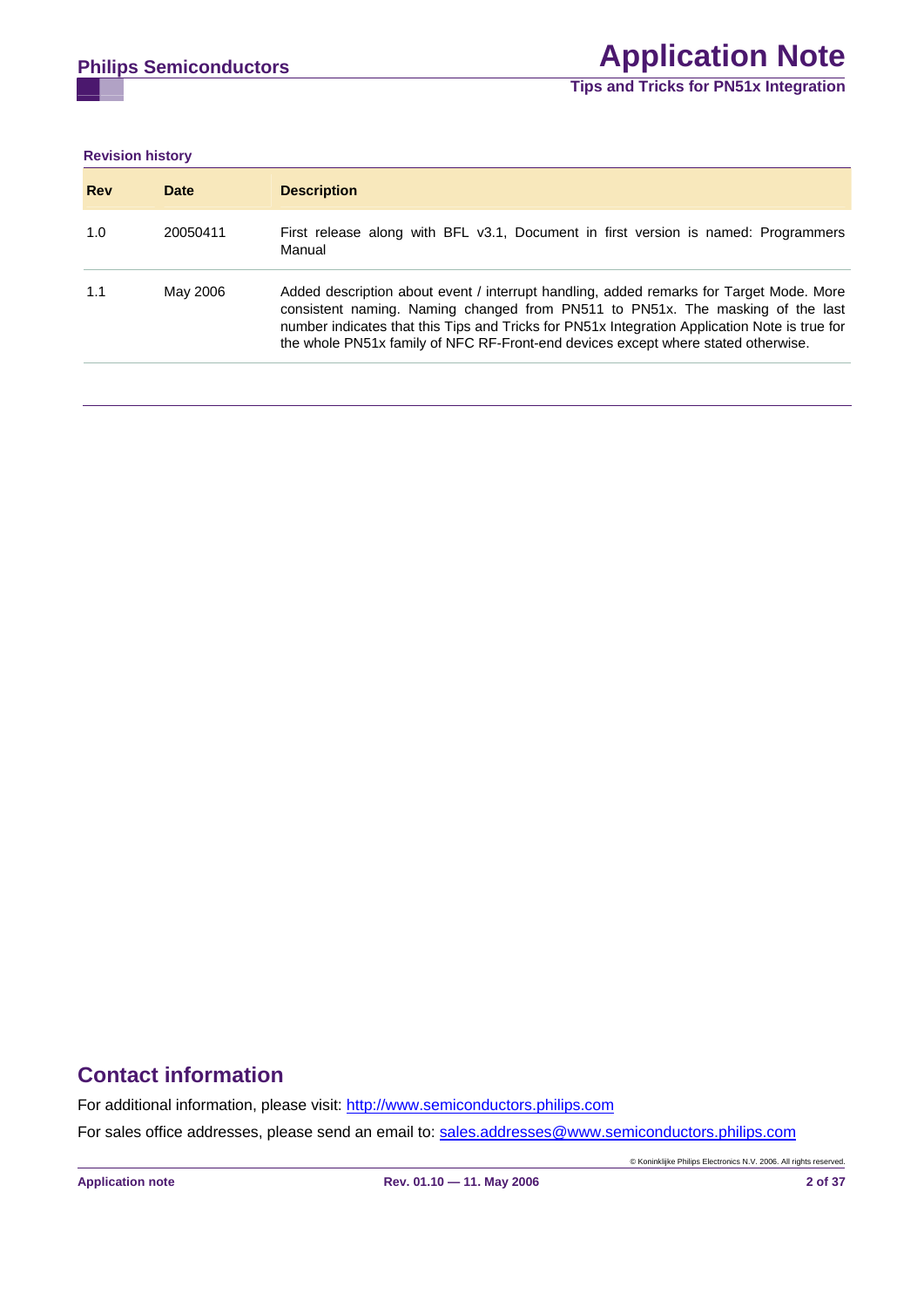# <span id="page-2-2"></span>**1. Introduction**

#### **1.1 Scope**

This document provides on top of datasheet information about the  $PN51x^1$  $PN51x^1$  $PN51x^1$ . The interdependency between hardware, software, RF-behavior and NFCIP1-protocol are the discussed topics in this application note.

This information is targeted for developers who want to Design-In the PN51x in an effective way.

It is not intended to describe all details of NFC (this is already covered in the data sheets and specifications) but it should give additional details, which are related to the PN51x Integrated Circuit. Access to the following documents is required.

- ISO/IEC 18092 see [Bibliography](#page-34-0)
- ISO/IEC 14443-3 Standard ("Initialization and anti-collision") see [Bibliography](#page-34-0)
- PN51x Data Sheet
- Philips NFC PN51x Design-In Kit

In order to test the examples, which are covered in this document, at least the following items shall be accessible

- Two PN51x demo boards including power supply and serial cable
- A variety out of tags like Mifare® Standard 1k or 4k, Mifare® UltraLight,  $JCOP<sup>2</sup>$  $JCOP<sup>2</sup>$  $JCOP<sup>2</sup>$  – configured with factory settings

<span id="page-2-0"></span><sup>1.</sup> The naming PN51x indicates the family of NFC front-end devices available: Current products are PN511 and PN512.

<span id="page-2-1"></span><sup>2.</sup> JCOP stands for Java Card Open Platform which is the Philips OS for Smart-Cards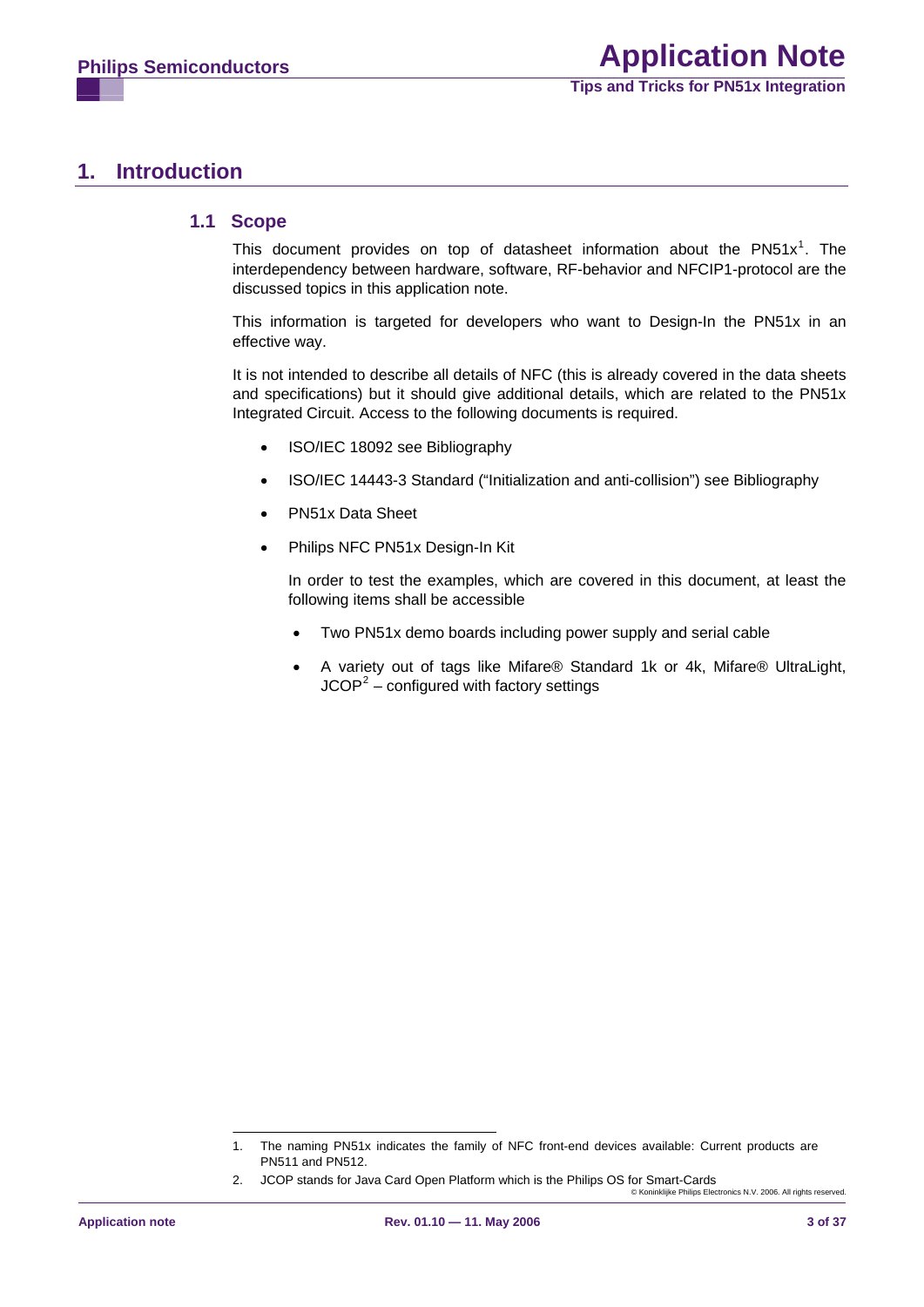## <span id="page-3-1"></span>**1.2 PN51x**

This chapter provides a very short summary about the PN51x ICs capabilities. For more detailed information the data sheet should be consulted.

The PN51x is an integrated transmission module for contactless communication with the carrier frequency of  $f<sub>z</sub>=13.56$  MHz. The PN51x should be seen as a RF front-end, hence most of the non-critical protocol related items have to be done outside of the hardware, which is usually a device driver or the firmware running on a host controller.

The PN511 transmission module supports three different operating modes

- NFCIP-1 [[ISO/IEC 18092\]](#page-4-0) Initiator and Target Mode: The NFC standard offers different communication modes (active and passive) and the bit rates 106kBit/s, 212kBit/s and 424kbit/s. The digital part of the PN511 handles the NFC framing, mode detection and some very time critical parts of the anti-collision. The remaining part of the NFCIP-1 protocol has to be implemented in software.
- Reader/writer<sup>[3](#page-3-0)</sup> mode for FeliCa<sup>TM</sup>, MIFARE<sup>®</sup> and ISO/IEC 14443-4 cards: The PN511 supports all the communication capabilities, which are used in the  $FeliCa^{TM}$  and ISO/IEC 14443-3A and MIFARE<sup>®</sup> world. This includes higher data rates up to 424kBit/s and built in reader hardware encryption for the Mifare® Standard protocol. CRC and framing is handled by hardware, too.
- Card interface mode for ISO/IEC 14443-4 based cards: The PN511 is also able to act like an ISO/IEC 14443-4 smart card. Like in the reader/writer mode, the card mode supports higher data rates and several anti-collision mechanisms. Note that opposed to the reader/writer mode the card interface mode cannot emulate Mifare® products.

The PN512 transmission module supports all modes mentioned in the PN511 section plus

• ISO/IEC 14443 PCD Type B functionality. **Philips is giving support in Type B issues on RF side only – In any case the proprietary protocol has to be implemented by our customers by themselves.** All advice given in this application note deals with all NFCIP-1 modes and how to implement them correctly. ISO/IEC 14443 PCD Type B functionality and its implementation is not covered at all.

The NFCIP-1 protocol is defined by the ISO/IEC 18092 standard. The NFC protocol has been designed to be compatible with existing standards ISO/IEC 14443-3A, Mifare® and FeliCa<sup>™</sup> protocol. [Figure 1](#page-4-1) shows the overlapping of the NFCIP-1 protocol with the infrastructure which already existed before the availability of the ISO/IEC 18092.

<span id="page-3-0"></span><sup>3.</sup> The specifications use different terminologies, which is discussed later on. At this point it is sufficient to know that the term "reader/writer" (FeliCa), the term "PCD" (ISO/IEC 14443) and the term "Initiator" (ISO/IEC 18092) are the same.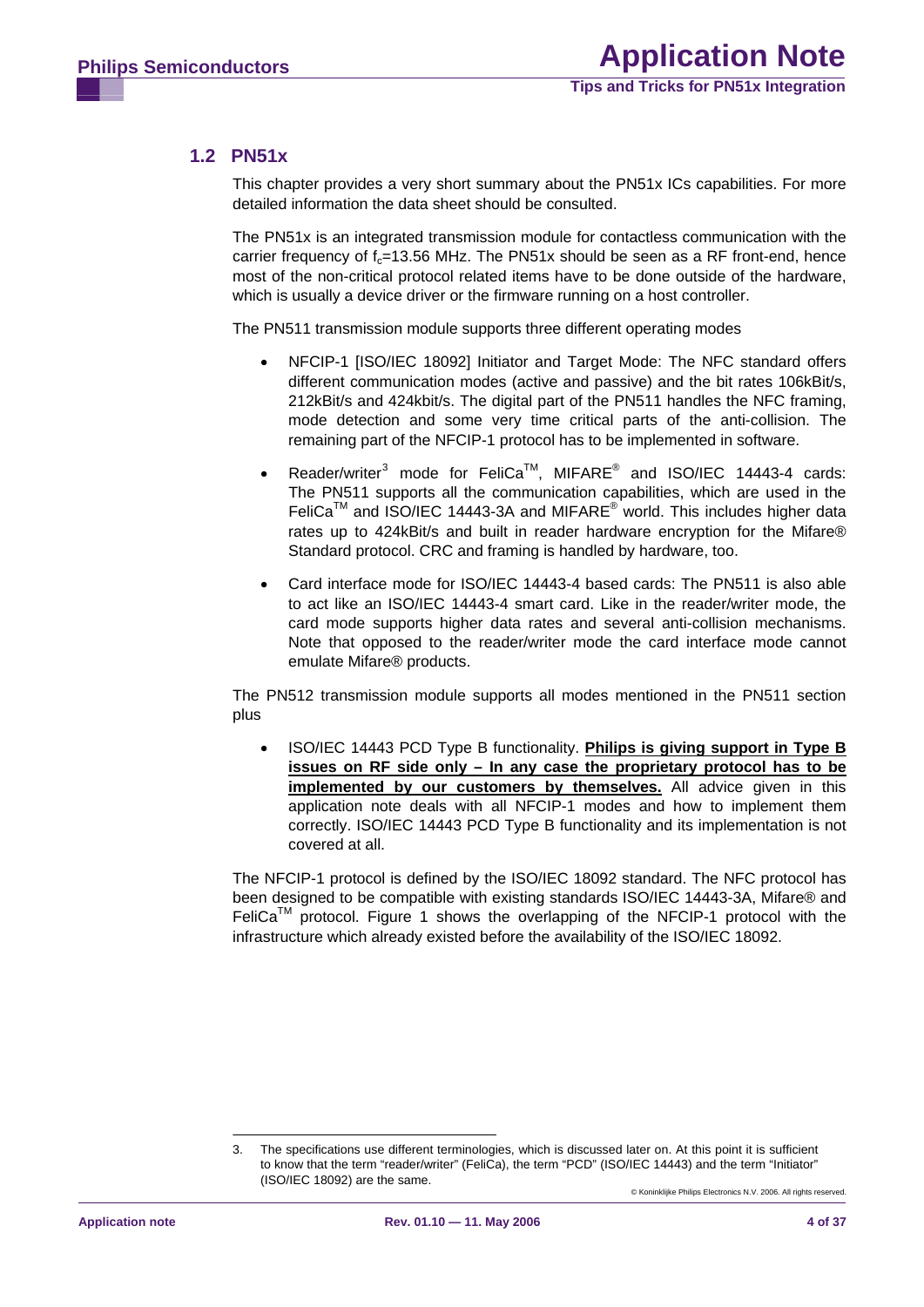**Tips and Tricks for PN51x Integration**

<span id="page-4-3"></span>

**Figure 1 ISO/IEC 18092 Standard's Coverage** 

<span id="page-4-1"></span>The figure also shows that there is no overlapping box in the active part. The active mode of the NFCIP-1 protocol is completely new, whereas the passive mode has many similarities with existing standards like ISO/IEC 14443. This document will especially cover those parts, which reside in the box on the right side (the passive mode with the backward compatibility to "older" technologies). Some parts of this document also refer to ISO/IEC 14443-4. Mifare® and FeliCa™ parts will not be covered in this document.

## **1.3 ISO/IEC 14443-3A**

This standard describes the initialization and anti-collision procedure of contactless communication between a reader/writer (ISO terminology: PCD) and a card (ISO terminology: PICC). The physical layer is covered by the ISO/IEC 14443-2 standard, whereas the transmission protocol is defined in the ISO/IEC 14443-4 standard. The ISO/IEC 14443-3 covers the activation, both for the types A and B, but here only type A will be discussed since the type B is not supported by the NFC protocol<sup>[4](#page-4-2)</sup>.

The ISO/IEC 14443-3 standard defines that the card is powered by the RF field. This RF field is generated by the reader/writer. The PCD always acts as master, which initiates and controls the complete protocol and data flow.

## <span id="page-4-2"></span><span id="page-4-0"></span>**1.4 ISO/IEC 18092**

This protocol is split up into two major parts. In passive mode the Initiator is generating the RF field and the Target is using load modulation. This approach is compatible with existing smart card technologies like ISO/IEC 14443-4, Mifare or FeliCa. The second

<sup>4</sup> Although type B hasn't been considered in the NFC protocol, it does not mean that Type B cards may confuse existing communication.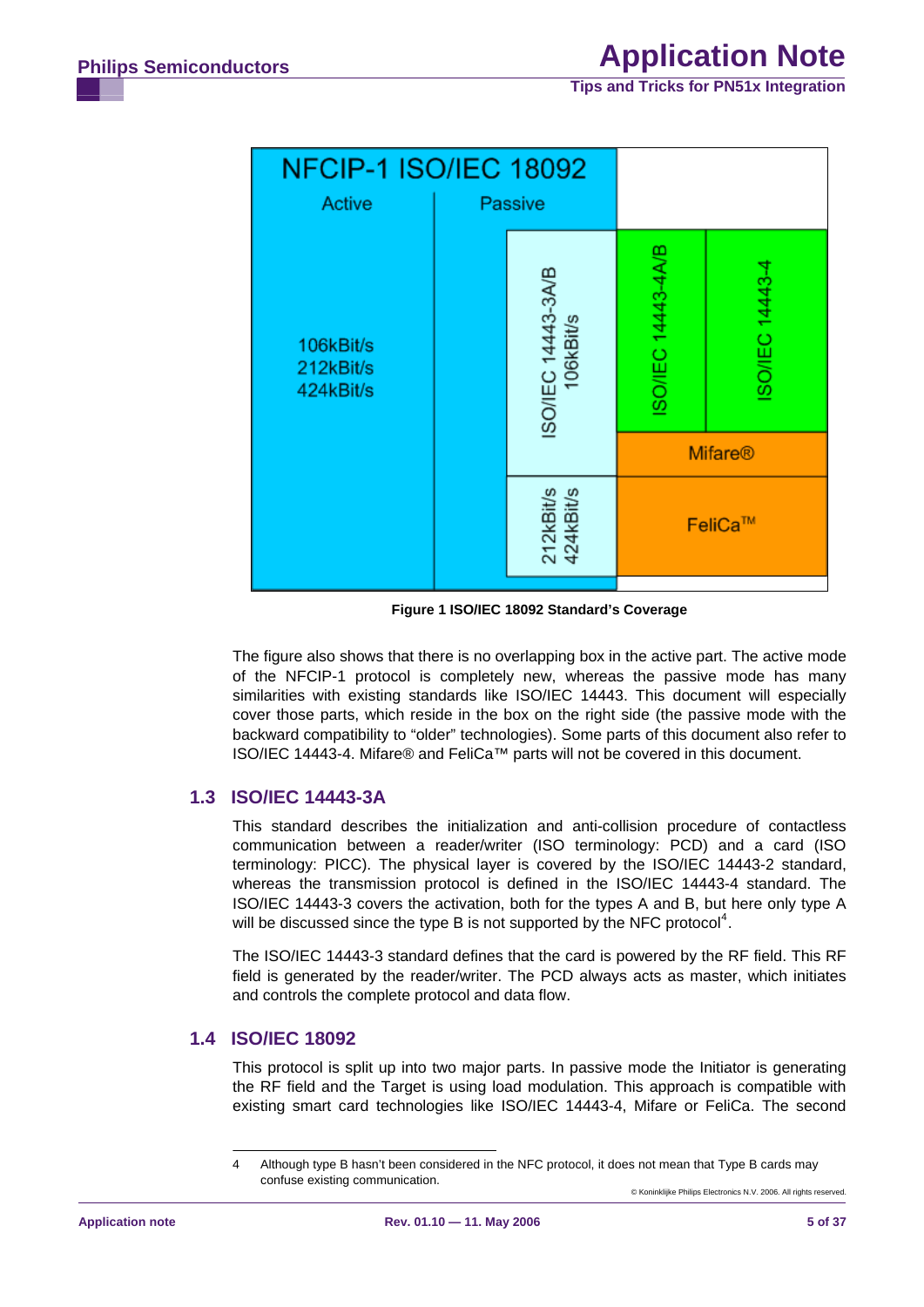part, namely the active mode, shares the power between both Initiator and Taget. The device which is sending data is also the device which is generating the RF field.

[Figure 2](#page-6-0) shows the several paths, which are covered by the NFC specification. The diagram is seen from the Initiator point of view. The Initiator can freely decide on the operating mode. This is very similar to the role of the classic reader/writer. The left part covers passive communication, where even non – NFCIP-1 protocols are possible. In active mode the one and only reachable protocol to date is NFCIP-1.

In order to be fully NFC compliant all bit rates, all modes (Passive and Active) and all NFCIP-1 commands have to be supported.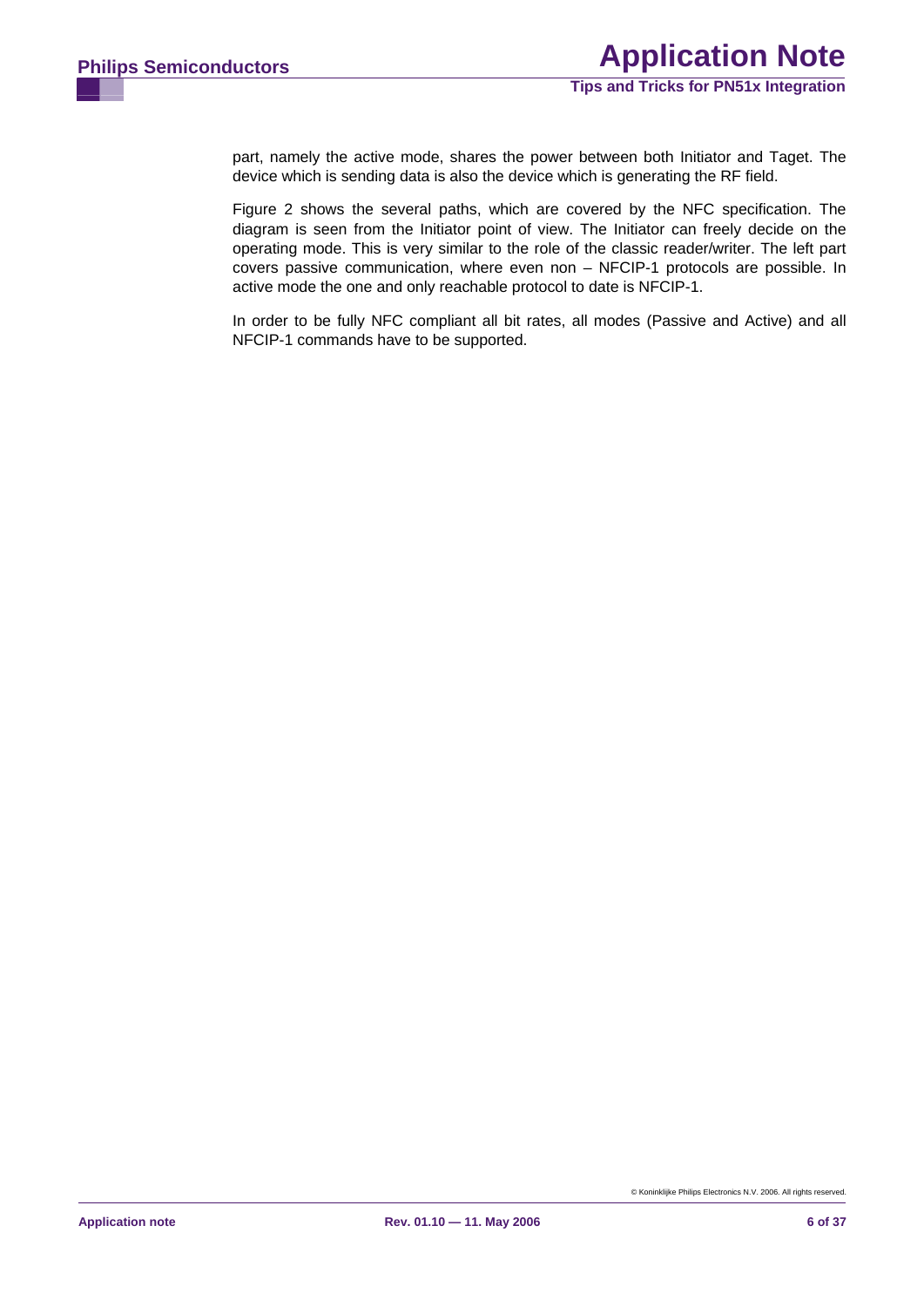<span id="page-6-2"></span>

**Figure 2 Reaching the NFC Protocol** 

[Figure 2](#page-6-0) shows that the Active Mode is the most straightforward (and fastest) way to reach the NFC protocol. The protocol flow is described in a more detailed way in the next chapter.

#### <span id="page-6-0"></span>**1.4.1 Passive Communication mode**

In passive mode the Initiator first has to check if there is already an existing RF field. If yes, it is not allowed to act as Initiator. If no RF field is detected, the Initiator starts the communication by generating the RF field and sending the data according to the appropriate bit representation at the selected bit rate. The target then answers to an initiator command in a load modulation scheme, where the type of modulation also depends on the bit rate. The Initiator always generates the RF field for the target. As long as the RF field is on (and detected by the Target) the session context<sup>[5](#page-6-1)</sup> is valid. If the RF field has been switched off (or the Target lost the RF field), a new session (including the initialization sequence) has to be started again.

<span id="page-6-1"></span><sup>©</sup> Koninklijke Philips Electronics N.V. 2006. All rights reserved. 5. The term "session context" is not specified in NFCIP-1, however, it will be used in this document to specify the actions between the beginning and the end of a communication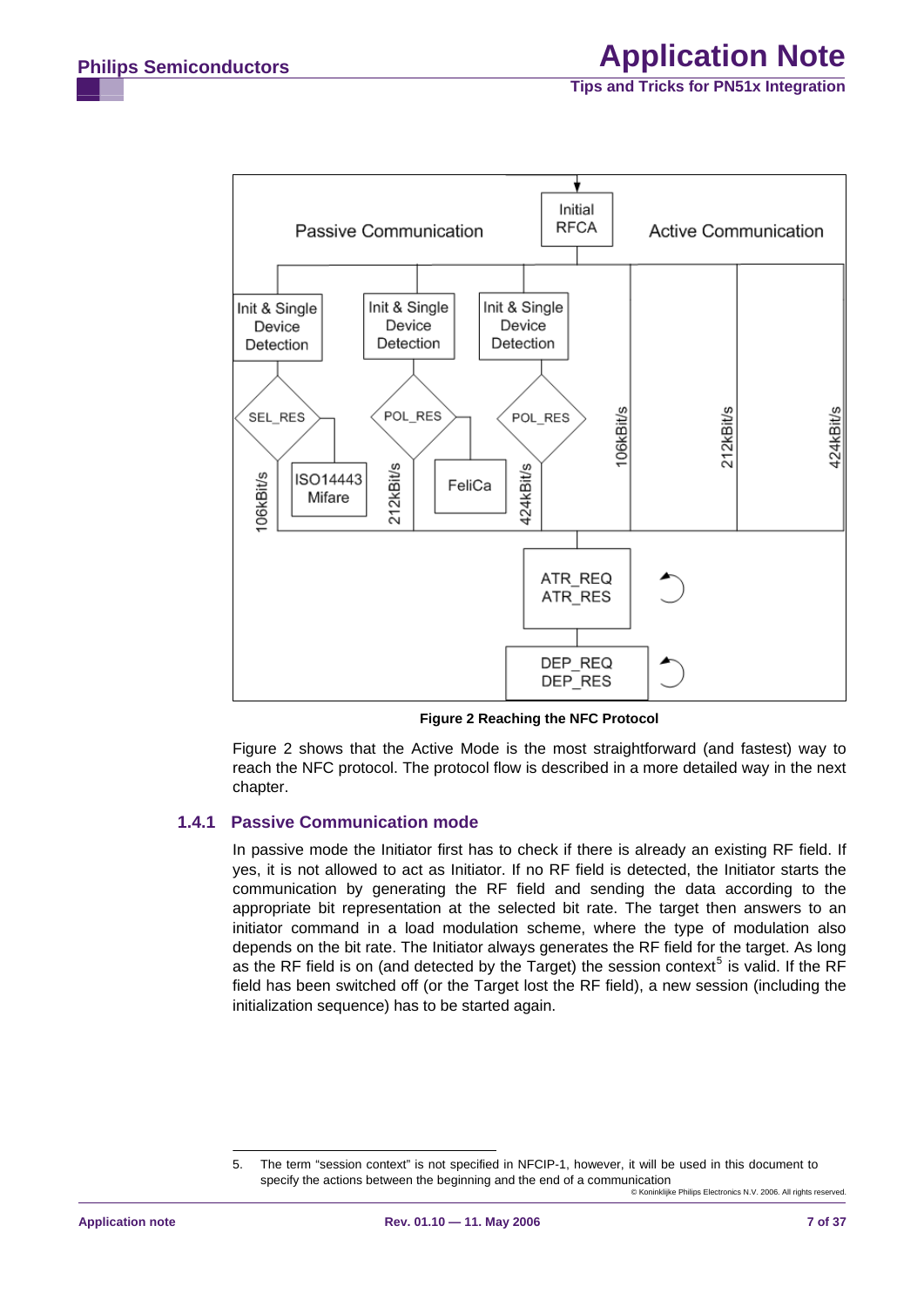<span id="page-7-0"></span>Three different transfer speeds are defined in the passive communication:

- 106 kBit/s, is used for NFCIP-1, Mifare® and ISO/IEC 14443-4 smart cards. The decision, whether NFCIP-1 or others are taken is done by checking the SEL\_RES (ISO/IEC 14443-3: SAK) byte. If the appropriate bit is set the standard defines the counterpart to be NFCIP-1 compliant.
- 212 kBit/s, is used for the NFC protocol and for the FeliCa™ protocol. The decision, whether NFCIP-1 or FeliCa™ is taken, is done by checking certain bytes in the first response of the counterpart.
- $\bullet$  424 kBit/s.

is reserved for future FeliCa™ protocol and for NFCIP-1. As currently (May 2006) no smart card (FeliCa™) is supporting this speed the counterpart can only be a NFCIP-1 compliant device - nevertheless the bit check according to ISO/IEC 18092 should be done to avoid problems in future.

When the NFC communication has been set up (ATR\_REQ and ATR\_RES successful), the bit rate can be negotiated by the optional parameter selection (PSL\_REQ and PSL RES) command. It is possible to perform the communication in an asymmetric manner (different data rates for transmitting and receiving).

#### **1.4.2 Active Communication mode**

The active communication mode is exclusively for the NFCIP-1 protocol. Since this scheme doesn't have to consider other protocols, the setup mechanism is more straightforward. The Initiator can define the transfer speed without any preceding negotiation process. If there is a response, it can be assumed that the counterpart is also an NFC device. This device, acting as Target simply detects the communication speed by hardware and responds with the same data rate.

Like in passive mode the precondition is that no RF field shall be detected before the RF is switched on. Therefore RF detection has to be done before any command or any response is issued, because the RF is only switched on when data will be transmitted. However, the PN51x provides means to detect an RF field by itself.

Three different transfer speeds are defined for the active communication mode:

- 106 kBit/s
- 212 kBit/s
- 424 kBit/s

The speed can be adjusted during communication by using the PSL command. Like in passive mode, asymmetric communication is possible after initialization.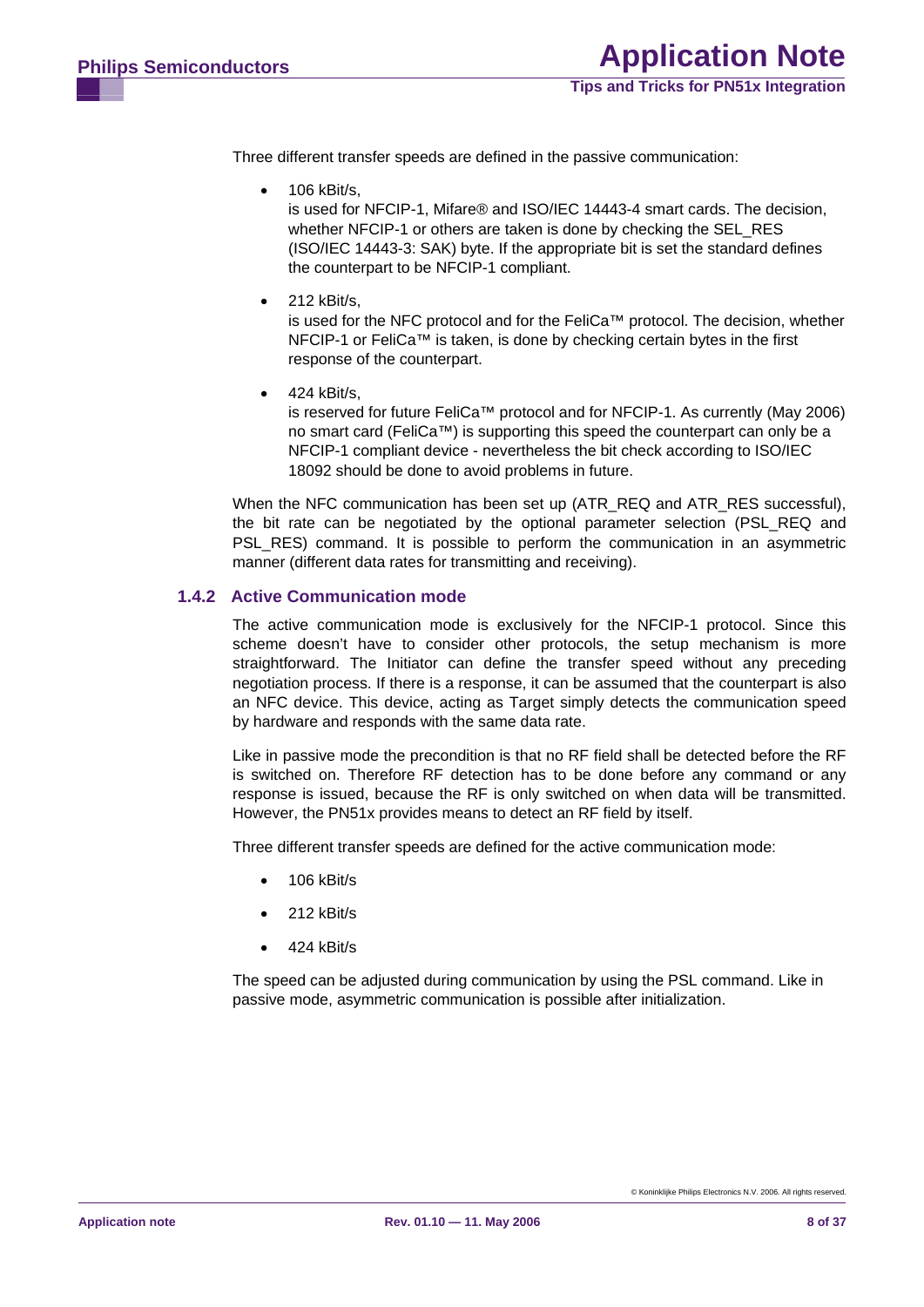#### <span id="page-8-1"></span>**1.4.2.1 Initial RF Collision Avoidance / Detection**

The RF Collision Avoidance  $(RFCA)^6$  $(RFCA)^6$  in active mode is based on two techniques:

• RF field sensing

In discrete time frames the Initiator / Target checks if there is already an RF field - or during communication - if there is a violation due to an invalid CRC.

• Time Jitter

The initiation of certain commands depends on a randomly chosen time offset. In the NFCIP-1 protocol there are four possible discrete time frames which are selected on a random basis. This prevents having deadlock situations.

The RFCA is performed as follows:

The Initiator first checks if already an RF field can be detected. If there is no RF field for a time greater than  $T_{\text{DT}}$ , plus a random time frame (n  $*$  T<sub>RFW</sub>), the initiator activates the RF field. This time frame gives other initiators the chance to detect that another Initiator has already started the RFCA (RF Collision Avoidance) sequence. Now the initiator can send an initial ATR, REQ. After the command has been issued, the initiator switches off the RF field and waits for an ATR\_RES from at least one target. The initiation of the ATR\_RES follows the same strategy as for the ATR\_REQ. This means that the target also starts at a random time frame and also checks if there is already a target, which has already switched on the RF field. If the Target has already detected an RF field (i.e. there is another Target in the RF field) it won't respond by an ATR\_RES.

Although the RFCA is sufficient in most cases, it sometimes can happen that at least two initiators or targets are modulating at the same time. In order to detect these conflicts, the PN51x checks the hardware calculated CRC values from the ATR\_REQ and ATR\_RES. If there was an error the selection process has to be repeated.

After the ATR\_REQ/ATR\_RES pair has been established, collisions shouldn't occur any more. Therefore the time-jitter, which is generated by hardware, is switched off. However, according to NFCIP-1 CRC checks shall be performed throughout the whole communication.

#### **1.4.3 Bit Representation**

The bit representation depends on the mode and on the bit rate. Table 1 shows the several combinations, which are covered by NFCIP-1. The modulation scheme has to be set manually, but this functionality is already provided by the BFL.

| $1$ Givits $1$ .<br><b>INDUBIRUM DUITERING</b> |                        |                  |               |  |  |  |
|------------------------------------------------|------------------------|------------------|---------------|--|--|--|
| <b>Operating Modes</b>                         | <b>Speed in kBit/s</b> | <b>Initiator</b> | <b>Target</b> |  |  |  |
| Passive Mode                                   | 106                    | Miller           | Manchester    |  |  |  |
|                                                | 212, 424               | Manchester       | Manchester    |  |  |  |
| Active Mode                                    | 106                    | Miller           | Miller        |  |  |  |
|                                                | 212, 424               | Manchester       | Manchester    |  |  |  |
| ISO/IEC 14443-4                                | 106, 212, 424, 848     | Miller           | Manchester    |  |  |  |

#### **Table 1: Modulation Schemes**

<span id="page-8-0"></span><sup>6.</sup> The RF collision avoidance has the same purpose as the anti-collision mechanism in the ISO/IEC 14443-3 standard. However, the way how to select the counterpart is different.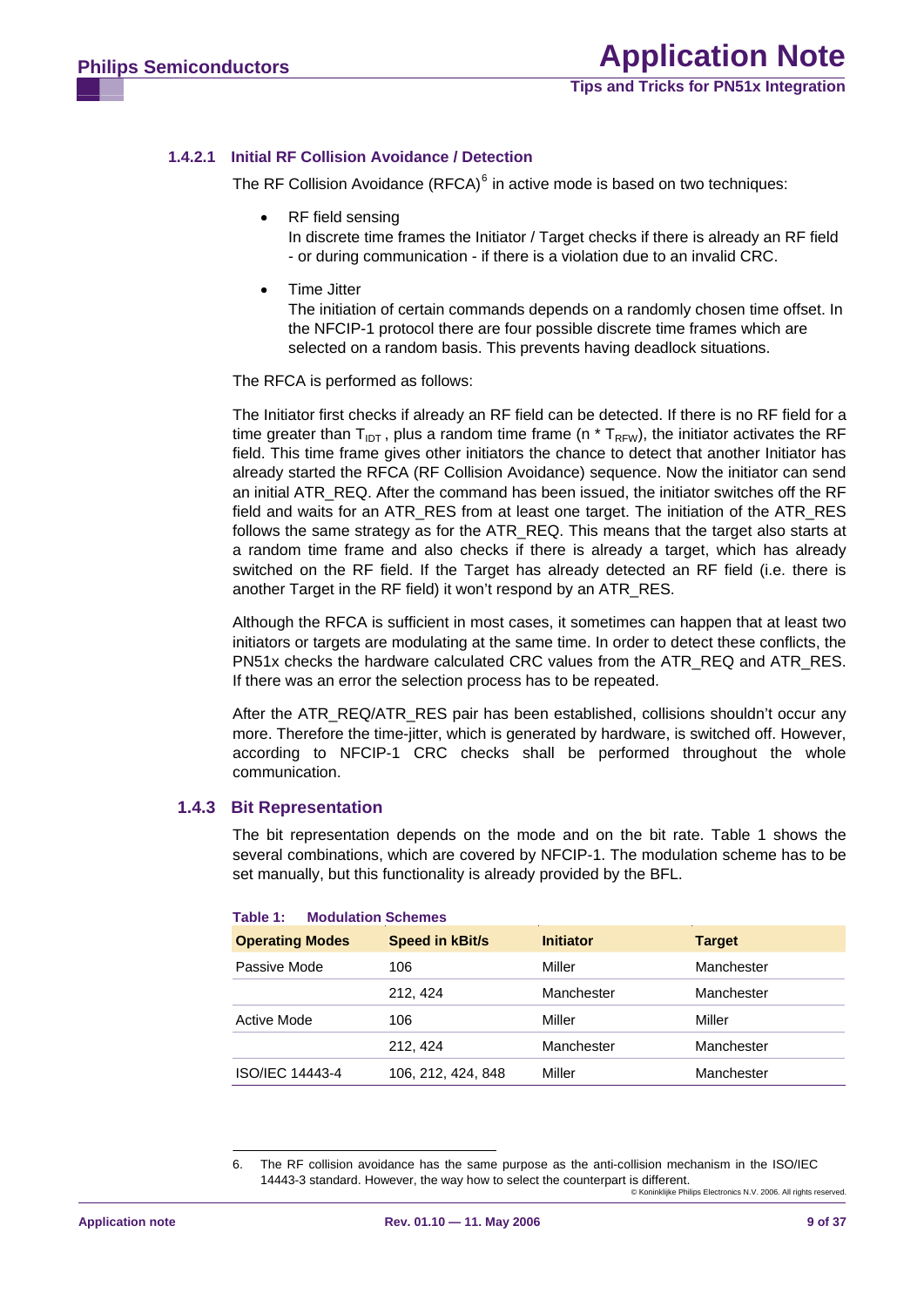# <span id="page-9-1"></span>**2. PN51x Operating Modes**

This chapter shows how the specifications in the previous chapters can be connected together and how they are applied on the PN51x. It is assumed that the BFL<sup>[7](#page-9-0)</sup> is used to build up the system or at least to have it as a reference. Besides several boundary conditions (used microcontroller, interface ...) several decisions have to be made how the BFL must be customized. Hence this chapter will also show which adoptions have to be taken to have a sound NFC solution.

The PN51x can obtain one out of two roles. One is the Initiator, which controls the communication, the other is the Target which answers to the requests coming from the Initiator. If more than two devices are involved still one device is the Initiator and all the others are Targets.

Following facts distinguish these roles:

- **Initiator** 
	- o Can decide if passive or active mode shall be used
	- o Can decide which bit rate shall be taken
	- o Can decide when a request is issued (there is no timeout between a response and a request)
	- o Has to consider certain parameters which are conveyed by the Target (like timeout and buffer size)
	- o The Initiator is a sort of a master, which actively searches and communicates with a Target.
- **Target** 
	- o Has to accept and respond both in active and passive mode
	- o Has to accept and respond in all three different bit rates
	- o Can specify a timeout between a request and a response
	- o Has to respond to a command within a certain timeout
	- o Has to consider certain parameters which are conveyed by the Initiator (like buffer size)
	- o Has to come back into the Receive mode after it has sent a response.
	- o The Target is a sort of a slave, which waits until an Initiator issues a request. A slave is not allowed to act without any request from an Initiator.

The PN51x supports both roles. The device can simply be reconfigured by setting the appropriate registers.

<span id="page-9-0"></span><sup>©</sup> Koninklijke Philips Electronics N.V. 2006. All rights reserved. 7. BFL stands for Basic Function Library, this software is delivered within the NFC PN51x SDK package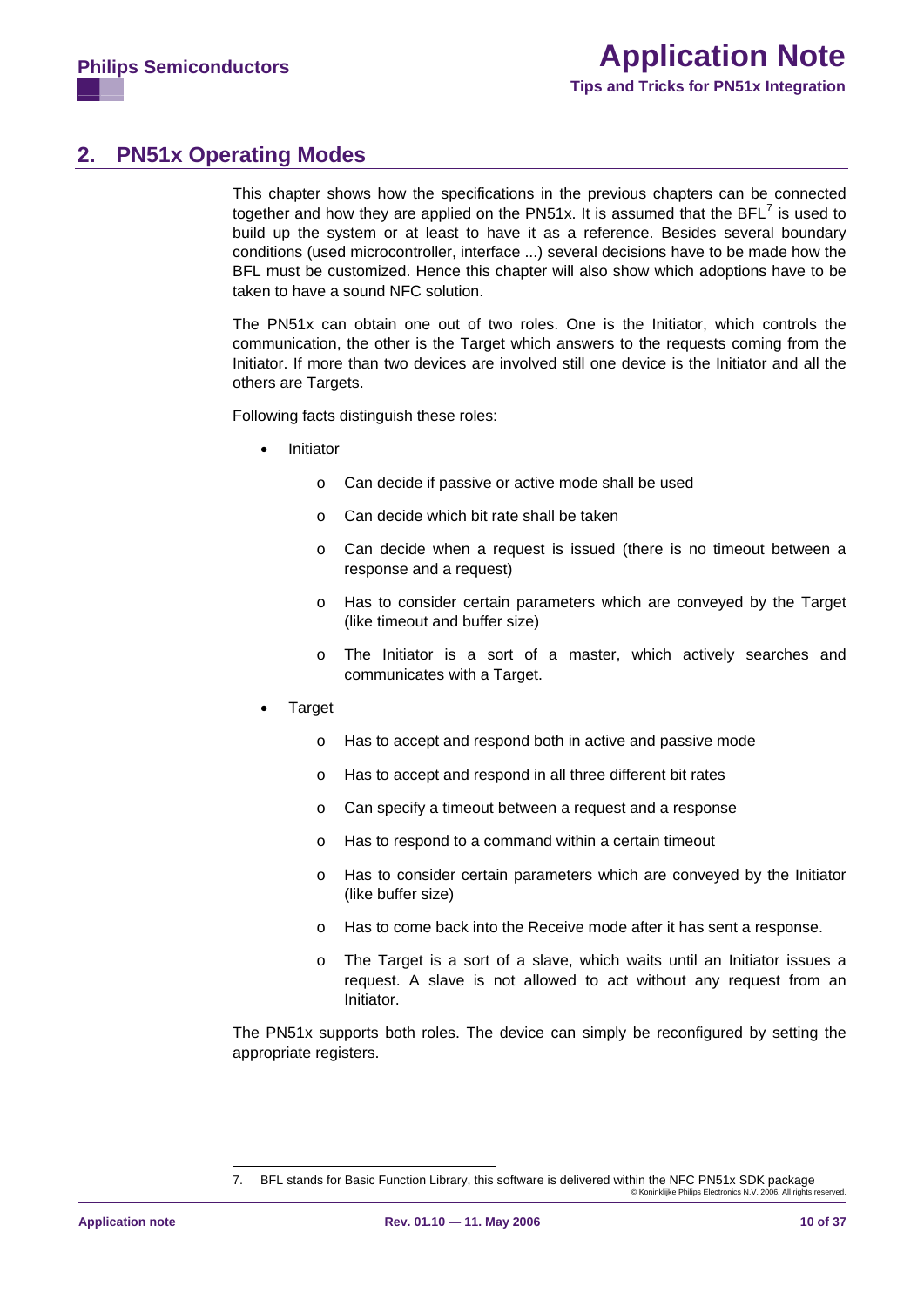## <span id="page-10-1"></span>**2.1.1 PN51x acting as Initiator**

This section shows a protocol flow for the Initiator role. As discussed previously the selection process in the passive section is not that straight forward compared to the active one due to backward compatibility. The bit checks how to identify other than NFCIP-1 technology are described in the corresponding standards.



#### **Figure 3 Initiator NFCIP-1 Protocol Flow**

<span id="page-10-0"></span>How to find the references given in the picture: "Act as Target" is followed up in section [2.1.3](#page-14-0)  "NFCIP-1 See next figure" references to section [2.1.2](#page-12-0)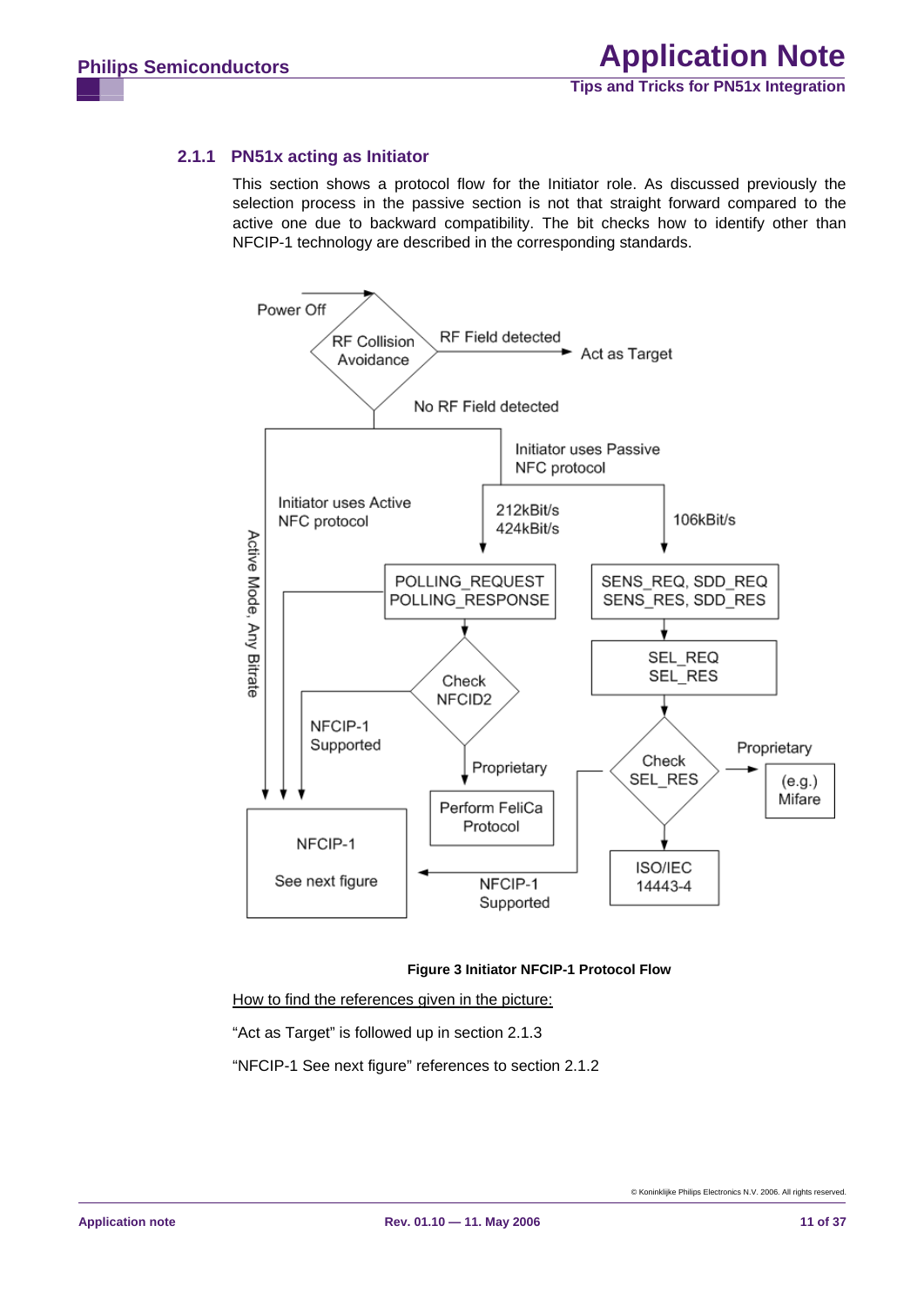When acting as NFC initiator the flow could look as follows:

- In the first step the host controller decides which mode (active or passive) will be used.
	- o If active mode is chosen, the left branch has to be followed. The host controller can freely select the desired bit rate and can start with an ATR\_REQ command.
		- **If a collision occurs (detected by an invalid CRC), resend an** ATR\_REQ and evaluate the ATR\_RES as long as the CRC is not valid.
	- o If passive mode is chosen, the initiator's host has to decide which bit rate will be used.
		- If 106kBit/s is used, the rightmost branch has to be followed. The branch until SAK is fully compliant to the ISO/IEC 14443-3A specification. After selection of a target the SEL\_RES byte has to be checked.
			- If bit 6 of SEL\_RES is set to 1, the counterpart is a device capable of handling the NFCIP-1 protocol.
			- If bit 5 of SEL\_RES is set to 1, the device can handle the ISO/IEC 14443-4 protocol.
			- If none of these is set the counterpart is a proprietary device. This is then likely to be a Mifare card.
		- **If either 212kBit/s or 424kBit/s is selected, the protocol starts** with the FeliCa compatible POLLING REQUEST. The response, namely POLLING\_RESPONSE can be used to determine if the counterpart is capable of handling the NFCIP-1 protocol.
		- If the first two bytes of the NFCID2 is equal to 01h FEh the device supports NFCIP-1.
		- Otherwise it does not support NFCIP-1 and is likely to be a FeliCa card.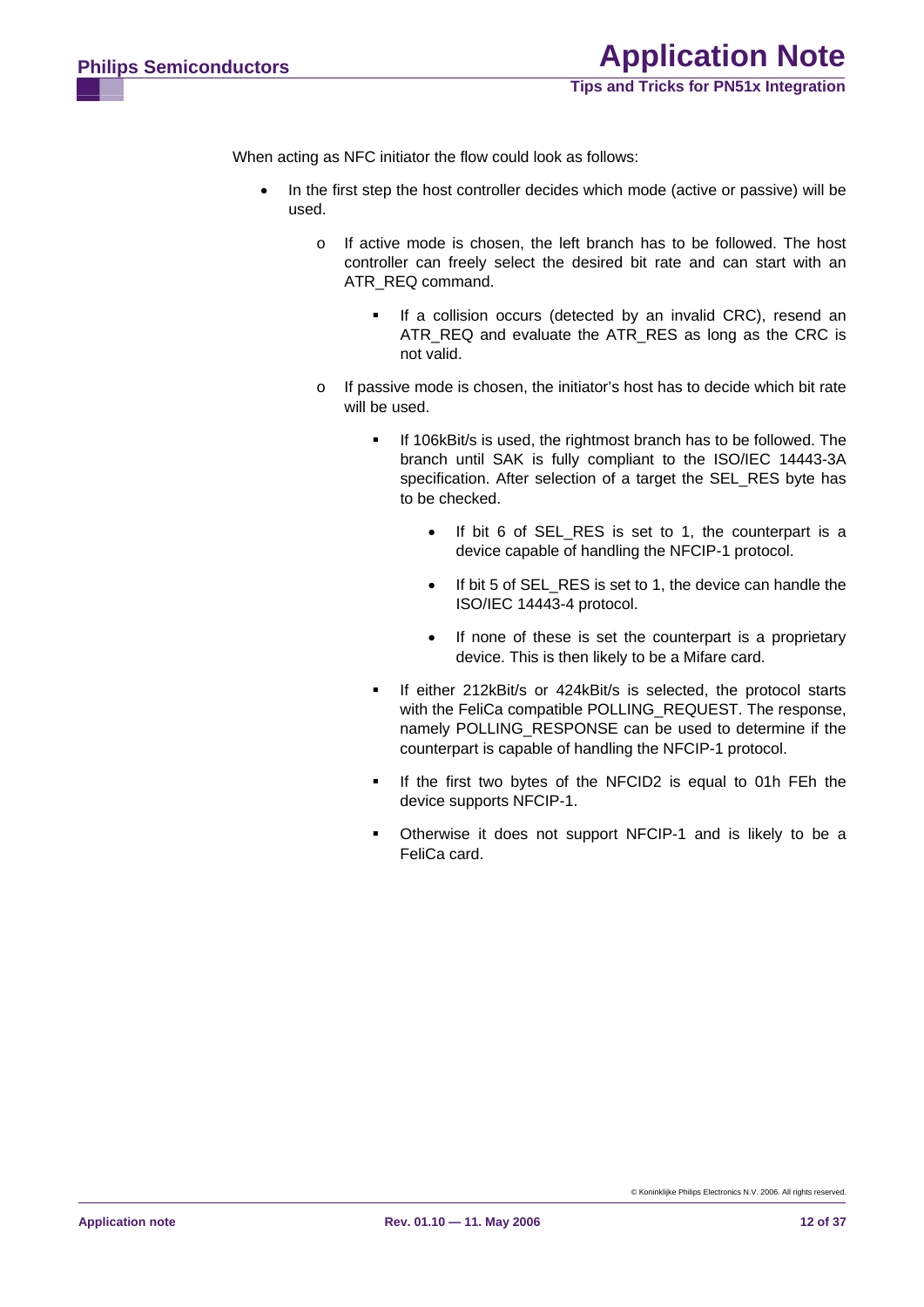#### <span id="page-12-1"></span><span id="page-12-0"></span>**2.1.2 NFCIP-1 Device in Initiator Mode**

This chapter shows the typical flow of an NFCIP-1 based communication. It is a refinement of the NFCIP-1 box showed in [Figure 3.](#page-10-0)



**Figure 4 Initiator NFCIP-1 Protocol Flow (continued)** 

- The first common command (in terms of the several operating modes) is the ATR\_REQ. If this command is recognized by the Target is shall send back an ATR\_RES. If a collision occurs, the ATR\_REQ/ATR\_RES pair has to be repeated as long as the CRC is not okay.
- If the Initiator then wants to change a parameter (Frame Size, Bit Rate) it will issue a PSL\_REQ. This has to be acknowledged by a PSL\_RES. This command pair is optional.
- The DEP REQ/DEP RES block is the part where the payload exchange is performed. This pair can be exchanged as long as data is pending.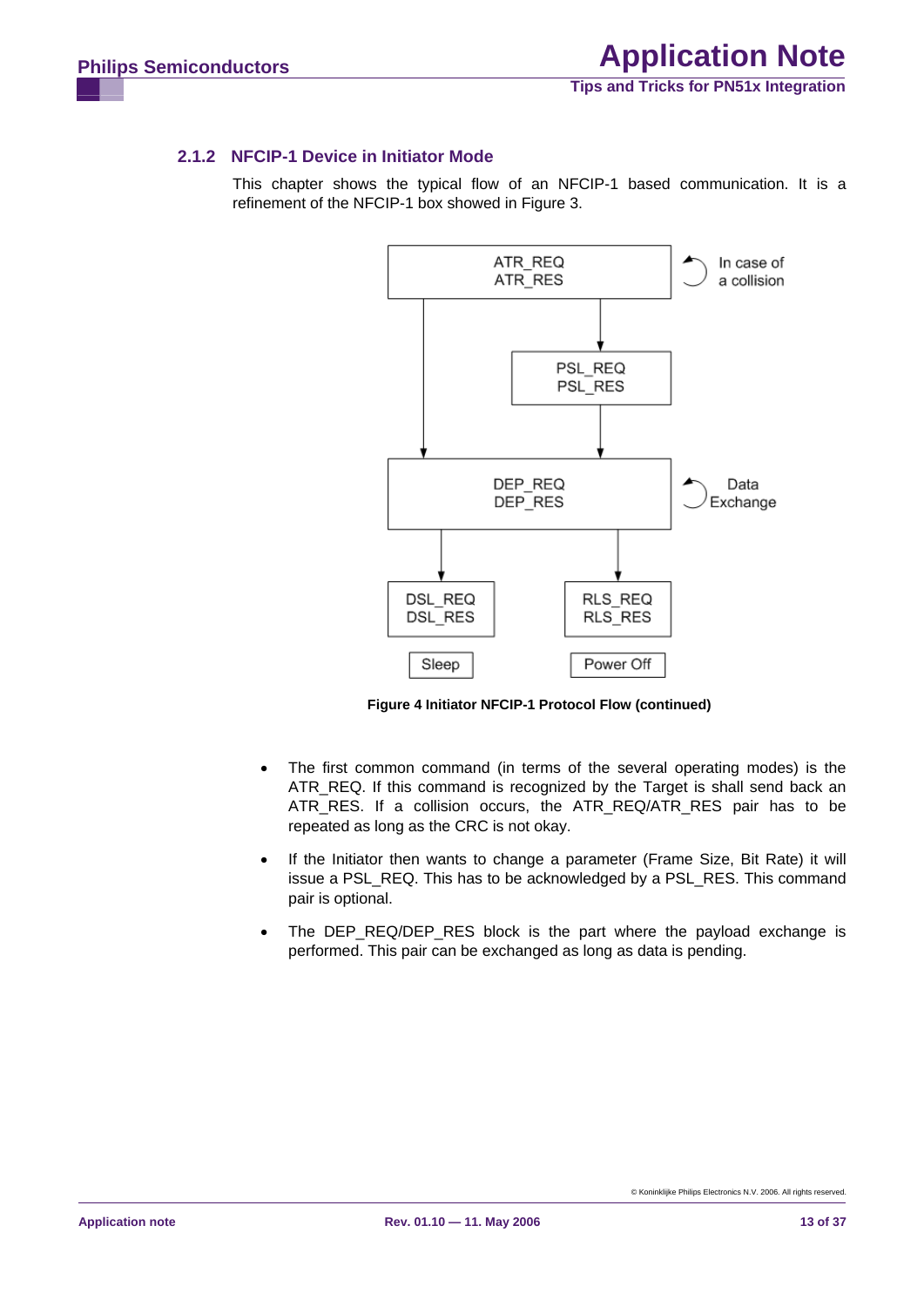- After exchanging data the following commands can be issued to deactivate the connection between Initiator and Target:
	- o Deactivating the connection by sending a DSL\_REQ is especially useful if Active Mode is used. A De-Selection causes the Target to set itself into an intermediate state, which enables the Initiator to wake up the Target very fast, because it bypasses the initialization phase.
	- o Deactivating the connection by sending a RLS\_REQ causes the Target to fall back to the origin state. This means that if the connection wants to be established again, the process has to be started from the very initial point. A new NFC ID shell be generated for each new session.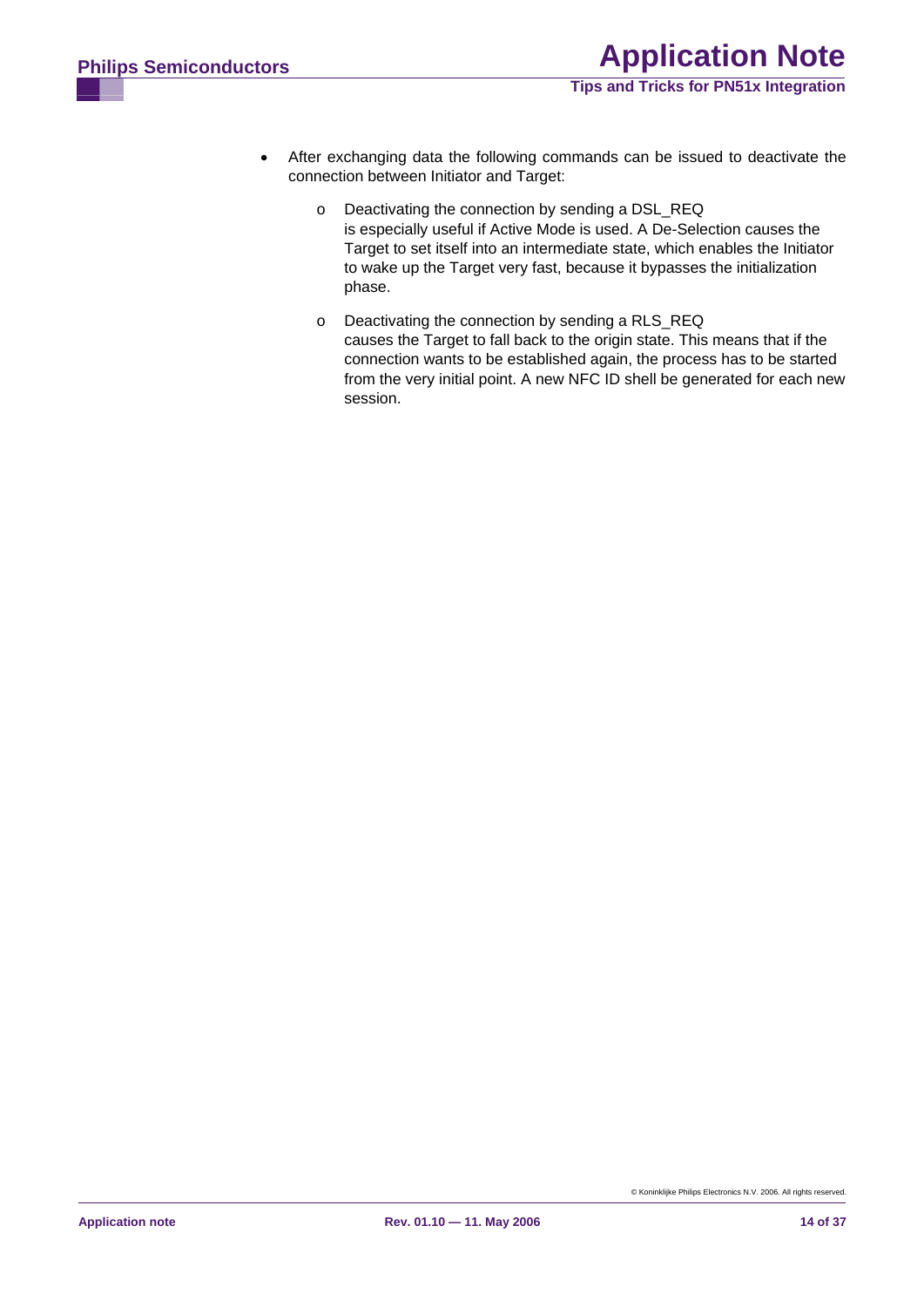## <span id="page-14-2"></span><span id="page-14-0"></span>**2.1.3 PN51x acting as Target**

This section shows the typical flow of a target. The part with non-white (see [Figure 5](#page-14-1)) background is done by the IC's hardware; the other part has to be provided in software.

After having initialized the PN51x for Target Mode, the device waits for incoming commands. Commands which are related to initialization and/or are too complex or very time critical (default timeout < 1ms) are automatically handled by hardware. All the other commands have to be handled by the software / firmware.

The sequence below shows the typical negotiation in Target Mode:



<span id="page-14-1"></span>**Figure 5 Target NFCIP-1 Protocol Flow**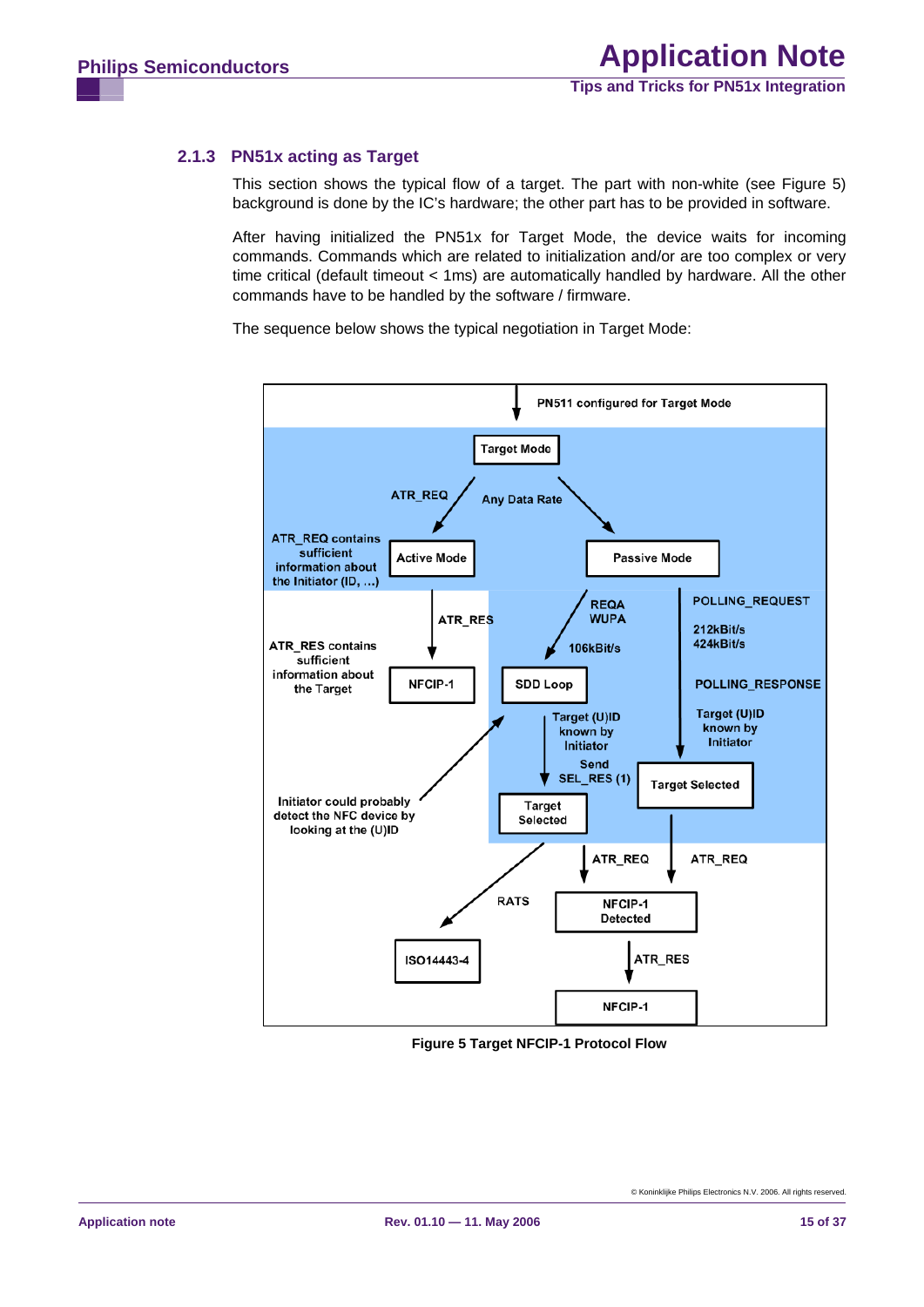• Configure the PN51x as Target

The PN51x is now in "AutoColl Mode" (in PN51x Data Sheet, see [Bibliography\)](#page-34-0) and waits for incoming commands. Time critical commands which can be interpreted by the PN51x are now handled by hardware. If a command has been received but is not in the set of the time critical commands the PN51x writes the data into the FIFO and sets the RX interrupt. In case of an unknown command it is up to the software to decide how to proceed.

Following commands can be interpreted by hardware:

- 106kBit/s, Passive Mode: SENS\_REQ, ALL\_REQ, SDD\_REQ, SEL\_REQ according to ISO/IEC 14443
- 212, 424kBit/s, Passive Mode : POLLING\_REQUEST
- If the RX interrupt has been set by the PN51x following scenarios shall be considered:
	- The command is an ATR\_REQ

If the command is a valid ATR\_REQ, the mode and the bit rate shall be checked and an ATR\_RES shall be prepared and sent within the specified default timeout.

• Any other command

The PN51x does not interpret the frames sent by the initiator. Hence the target has to filter out not NFCIP-1 related commands (e.g. RATS out of ISO/IEC 14443-4) as well as not to this target dedicated (different DiD) but NFCIP-1 compliant frames.

In case of an unrelated command PN51x has to be reconfigured because the received data may have altered some relevant registers.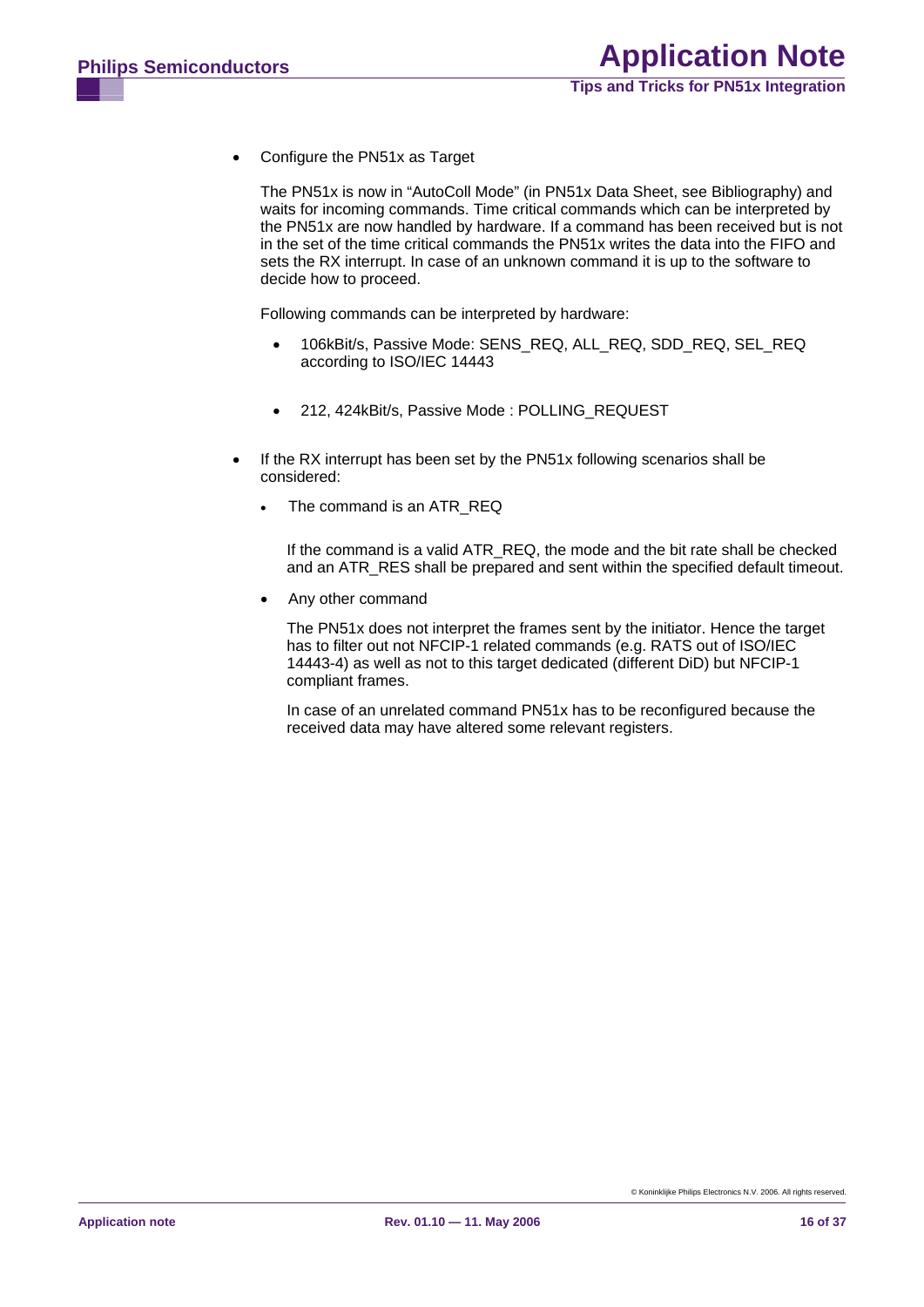# <span id="page-16-4"></span>**3. System Constraints**

#### **3.1 General**

This chapter describes the software and non PN51x hardware requirements to meet the RF-timings specified from the **host controller link** point of view. Further – in order to be compatible with "old" infrastructures - the ISO/IEC 14443-4A and Mifare® specification will be taken under consideration. The BFL tries to follow all these recommendations as the sample piece of software which Philips delivers. Due to the RS232 interface which is the default configuration problems can occur due to the circumstances described below.

The chapter is split into three different topics:

- Host Interface Related Parameters which may have effect on the software for the Initiator mode and the Target mode
- Initiator Mode Constraints and Requirements which are relevant for the Initiator
- Target Mode Constraints and Requirements which are relevant for the Target

#### **3.2 Host Interface Parameters**

The host controller interface has a strong impact on the performance of the host software.

The two most important performance metrics which have to be considered are the **data rate** and the **host response time**. The table below provides **approximate** register operation duration times.

The columns for ReadRegister and WriteRegister comprise a complete interaction (on registers level) between the host controller and the PN51x. The MReadRegister is applicable for certain interfaces, which support consecutive read operations on the same register address.

| <b>Interface</b>  | <b>Baud rate</b>      | Read<br><b>Register</b> | <b>MRead</b><br><b>Register</b> | <b>Write</b><br><b>Register</b> | <b>MWrite</b><br><b>Register</b> |
|-------------------|-----------------------|-------------------------|---------------------------------|---------------------------------|----------------------------------|
| <b>UART</b>       | $9600^8$              | $2000\mu s$             | N.A.                            | 3100us                          | N.A.                             |
| <b>UART</b>       | 115.200 <sup>9</sup>  | 160 <sub>µ</sub>        | N.A.                            | $260µ$ s                        | N.A.                             |
| I2C Fast Mode     | 400.000 <sup>10</sup> | $80µ$ s                 | $20µ$ s                         | $60\mu s$                       | ???                              |
| SPI               | ≤5M                   | $\geq 3.2$ us           | $≥1.6\mu s$                     | $\geq 4$ us                     | ???                              |
| SPI <sup>11</sup> | 1M                    | 16µs                    | 8µs                             | $20µ$ s                         | ???                              |

#### **Table 2: Data Rates and Timings on the Host Interface**

For an example how to use these numbers in some rough calculation please refer to [3.6.2.1 below](#page-19-0).

<span id="page-16-1"></span><span id="page-16-0"></span><sup>8.</sup> This is the default baud rate of the PN51x

<span id="page-16-2"></span><sup>9.</sup> This is the maximum baud rate supported by a typical PC UART

<sup>10</sup> The I2C numbers do not consider selecting the device itself

<span id="page-16-3"></span><sup>©</sup> Koninklijke Philips Electronics N.V. 2006. All rights reserved. 11 This is an example. The clock (respectively the baud rate) can be configured by the host controller (the master)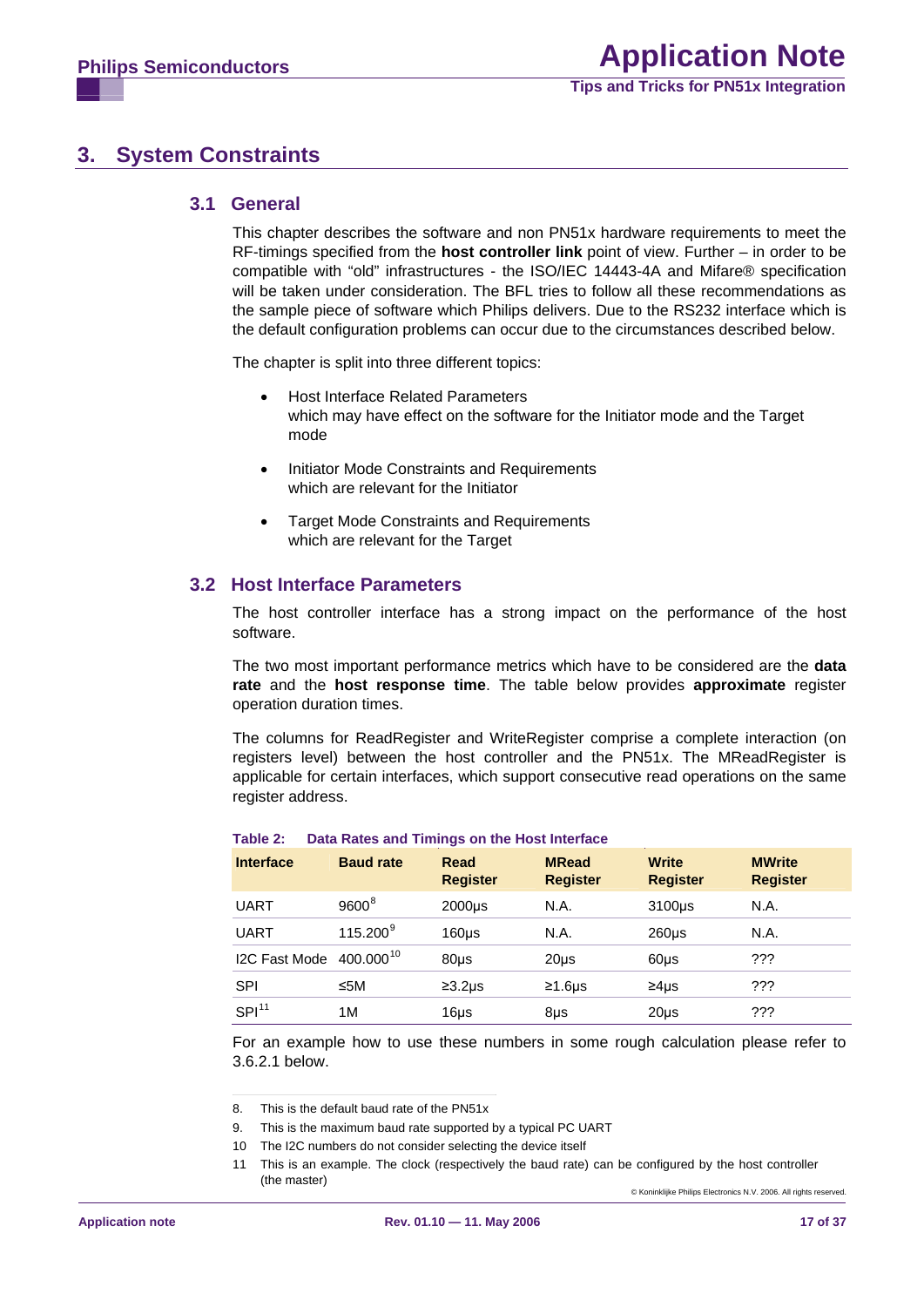**Tips and Tricks for PN51x Integration**

<span id="page-17-1"></span>Consecutive read / write operations (MRead) are especially useful for the following situations:

- Reading and writing from / to the FIFO buffer
- Consecutive reading of an interrupt register

#### **3.3 Initiator**

The following paragraphs highlight the constraints which have to be considered for the Initiator mode.

#### **3.3.1 General**

The initiator is subjected to timing constraints which can be avoided through proper NFCsystem configuration. The following operations especially do need a close look and investigation on the whole system.

#### <span id="page-17-0"></span>**3.3.2 Big Data Packages**

On PN51x products we have the 64bytes hardware FIFO which is filled and emptied by the host controller. Big data packages consist of more than these 64bytes (e.g. Short APDU in the T=CL protocol, ISO14443-4 with a length of 256bytes)

If the payload (including command bytes) exceeds the buffer size of the HW-FIFO (64 bytes), the host controller has to write to or read from the register while transmitting the command over the RF field. To enable this PN51x provides configurable water - levels for the FIFO to signal the host controller when the FIFO reaches a lower or higher border. This prevents handling at absolute timings, but still it has to be guaranteed that the FIFO is filled / emptied in time. Remember from one point above: The host controller interface has to be fast enough – it is a precondition to this software constraint!

How to handle it:

The ISO/IEC 18092 provides means to define maximum buffer sizes. This maximum buffer size value is interchanged between Initiator and Target in the initialization phase (by conveying the appropriate values in ATR\_REQ and ATR\_RES).

Restricting the buffer size to 64 bytes (which is anyway the default) this constraint can be eliminated easily. Of course, it should be considered that this could lead to a performance drop due to necessary chaining - more protocol overhead is transceiver for synchronization purpose.

#### **3.4 Target**

The following paragraphs highlight the constraints, which have to be considered for the Target mode.

#### **3.4.1 General**

The implementation of the Target is narrowed by a number of timing constraints. Furthermore there are some other non-timing constraints, which also shall be taken into consideration.

#### **3.4.2 Big Data Packages**

The same applies as it is described on the Initiator side (see chapter [3.3.2\)](#page-17-0)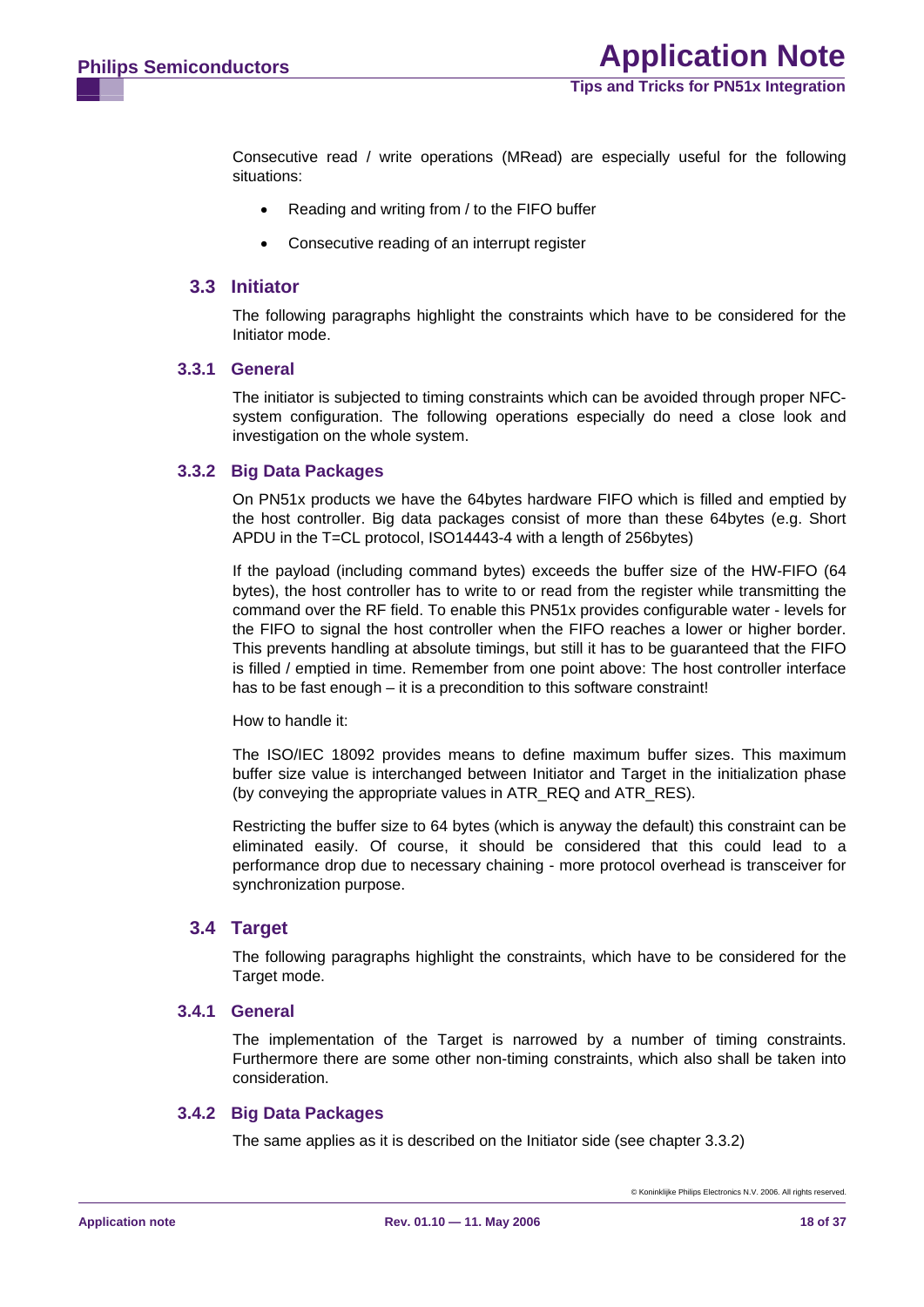# <span id="page-18-1"></span>**3.5 Card Interface Mode**

The following restrictions apply, when the PN51x is used in card emulation

No real "UID"<sup>[12](#page-18-0)</sup>

The ID can be arbitrarily configured by the host controller. Although the probability is very low  $(1/2^{24})$ , it could occur that two targets choose the same ID. The Initiator will not detect any collision in the anti-collision phase. Hence a new ID shall be generated after every session in order to prevent collisions over several sessions. For this purpose the random number generator was included in the PN51x design.

- The first byte of the ID is fixed and has the value 08h which is according to ISO/IEC 14443-3A and prevents UID clashes with existing smart cards.
- No Cascade Level 2 and 3 The PN51x only supports IDs for Cascade Level 1. Some tags like Mifare® UL use a double UID (7bytes UID). A PCD which receives the first part with the cascade bits set (indicating CL2) will ask for the second part of the UID which PN51x is not able to deliver.

#### **3.5.1 Mifare Crypto**

The Mifare encryption is only implemented for reader mode. There is no way to emulate the card–side cryptography as the algorithm is not disclosed.

## **3.6 Timings**

#### **3.6.1 ISO/IEC 14443-3A**

The initialization phase is completely performed by the PN51x. The needed information (ID, SEL\_RES…) can be configured beforehand. The selection of the card is signaled by an interrupt (if so configured). After that the host controller has to interact with the PN51x in order to follow the ISO/IEC 14443-3A protocol flow.

## **3.6.2 T=CL (ISO/IEC 14443-4) Card (106kBit/s)**

Data exchange is covered by the ISO/IEC14443-4 ("Transmission Protocol"). This protocol is entered beforehand by performing the anti-collision procedure according to the ISO/IEC 14443-3A protocol. By specifying the appropriate bit in SAK (SEL\_RES) the PCD is informed that the PICC is capable handling the ISO/IEC 14443-4 protocol. This protocol is then entered by the command RATS. The PICC has to compose the ATS. This response has to be sent back within 4.8ms. The ATS is the first response, which has to be assembled (correct framing due to RATS parameters) by the PN51x's host controller. The ATS can also specify new timeout values, which are valid for the subsequent responses. This timeout value is specified as FWT (Frame Waiting Time). (Please refer to chapter 5.2.5 in the ISO/IEC 14443-4 standard.) The only exception is that the DESELECT command has to be responded within 4.8ms even if the timeout value has specified a different value.

<span id="page-18-0"></span><sup>12.</sup> ID = Identifier, UID = Unique Identifier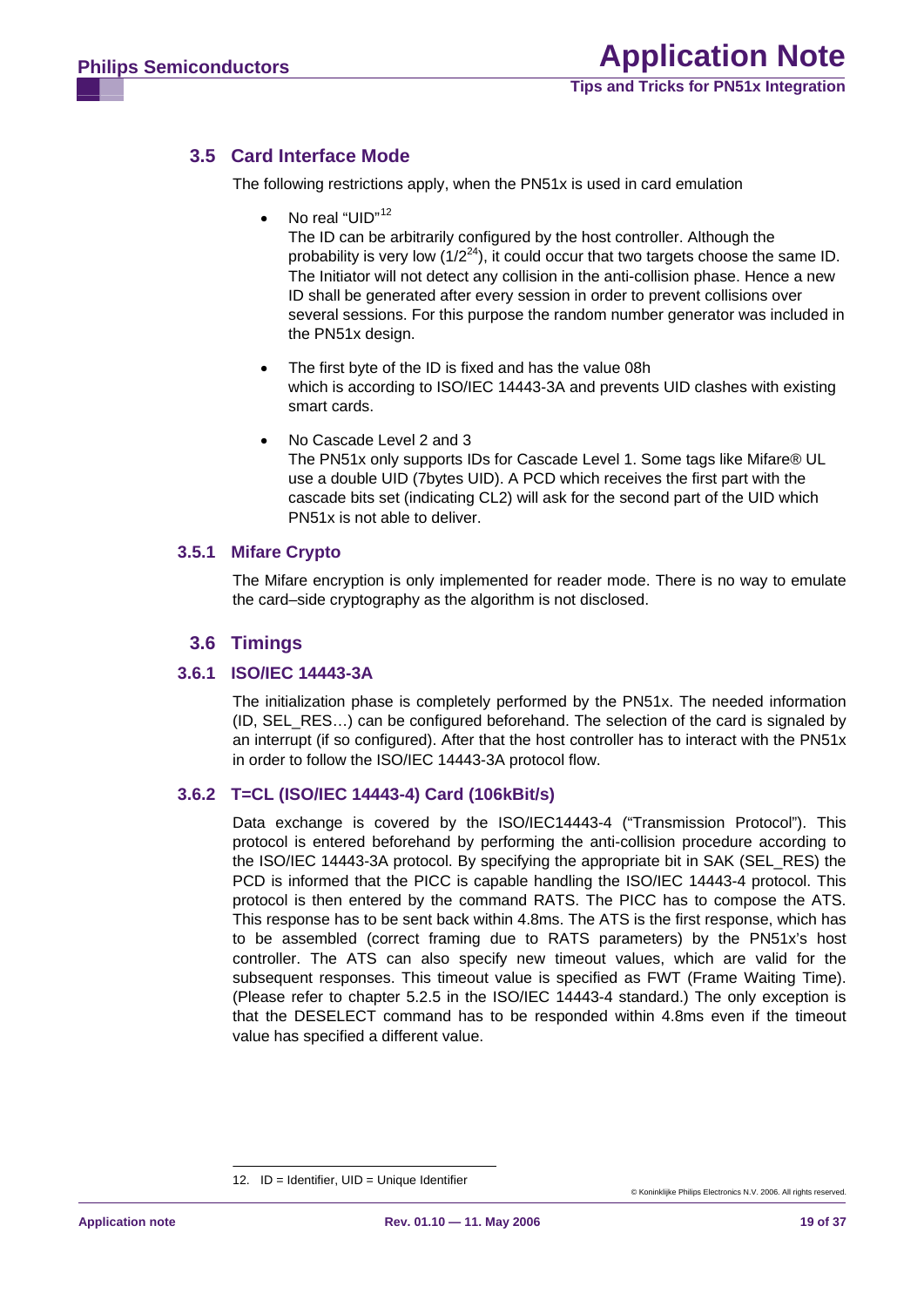**Tips and Tricks for PN51x Integration**

<span id="page-19-1"></span>

| <b>Command</b>  | <b>Default FWT [ms]</b> | <b>Adjustable</b> | <b>Remarks</b>                                                        |
|-----------------|-------------------------|-------------------|-----------------------------------------------------------------------|
| ATS/RATS        | 4.8                     | No                |                                                                       |
| Data Exchange   | 4.8                     | Yes               | Can be specified between 302us<br>and 4949ms                          |
| <b>Deselect</b> | 4.8                     | No                |                                                                       |
| <b>WTX</b>      | 4.8                     | Yes               | Requests for a higher timeout value<br>(only for the current command) |

#### **Table 3: Timeout Values for ISO/IEC 14443-4 (T=CL) Communication**

#### <span id="page-19-0"></span>**3.6.2.1 Example (Acting as PICC emulation)**

Assumptions:

- FWT = 4 (Defined by the PICC through ATS in TB(1) Bit8..Bit5).
- Interface type is SPI with 400kBit/s
- I Block which has received a payload (INF bytes) of 10 bytes
- I Block with 20 INF Bytes will be sent back (as response)
- # PN51x Read Operations: 20 (Configuration Offset) + 10 (INF bytes)
- # PN51x Write Operations: 20 (Configuration Offset) + 20 (INF bytes)
- Typical Dispatch Time (time between receiving, interpreting the command, and reacting according to the content): 1 ms

#### Calculations:

- Interface Speed Calculations: 400kBit/s = 50kByte/s = 20μs/Byte
- Typical Read = Typical Write = 2 typical R/W operations =  $40 \mu s/Read$  Register = 40μs/Write Register
- $#$  Register Accesses: (20 + 10 + 20 + 20) \* 40μs = 2.8ms
- Overall Time: #Register Accesses + Typical Dispatch Time = 3.8ms

The 3.8 ms is smaller than the defined timeout value of 4.8ms. Thus this Command/ Response pair will work.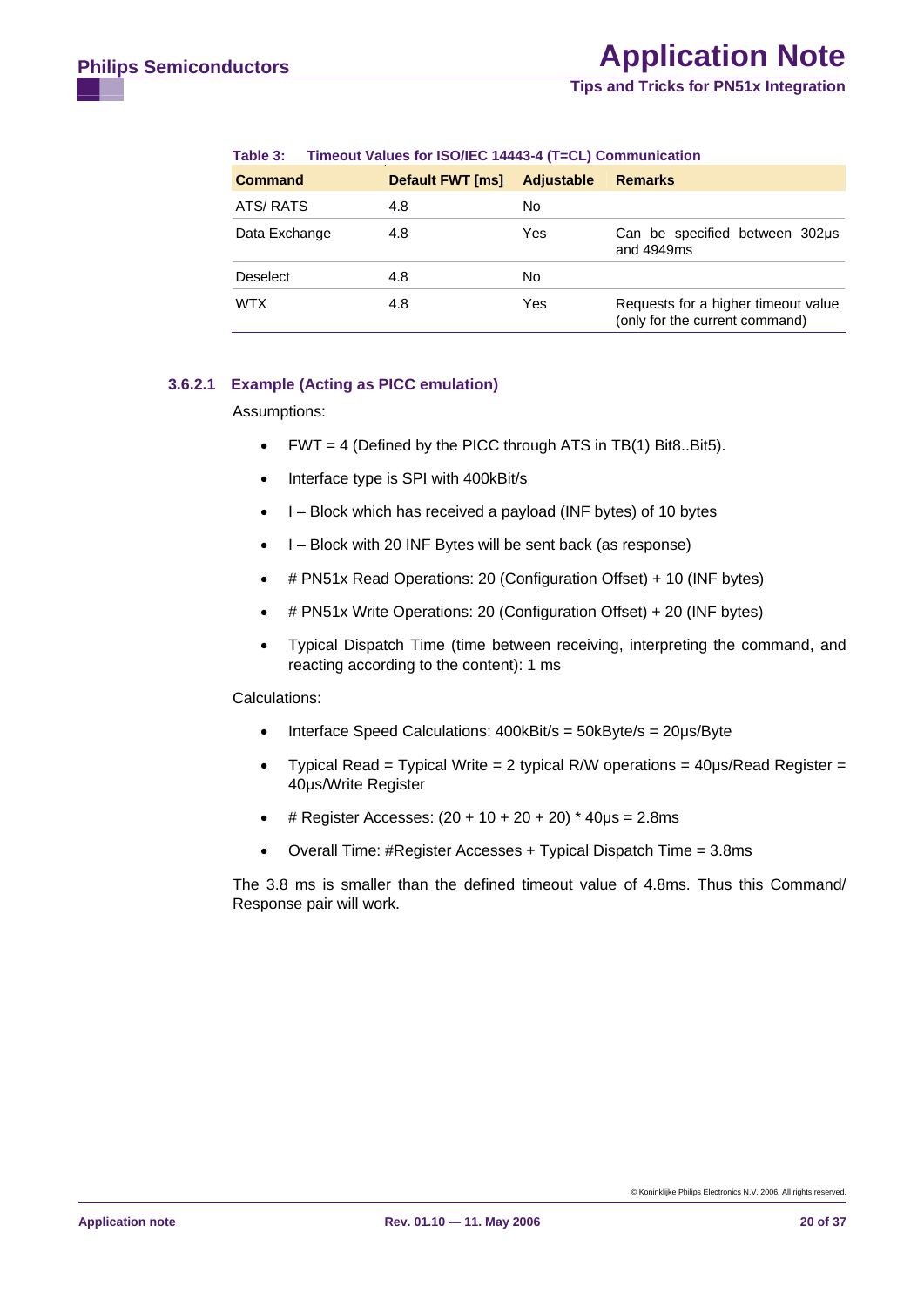## <span id="page-20-0"></span>**3.6.3 NFCIP-1 Target (Active communication, all three speeds)**

When the Initiator sends an initial ATR\_REQ, the target has to react within a certain time frame. More precisely the Target has to switch on its RF field to notify the Initiator that a response to the request will follow. There is no timing constraint (according to ECMA340) between switching on the RF field and sending the response (ATR\_RES). The ATR\_RES can now send a new time-out value to the Initiator. This value is then valid for all the consecutive command interchanges. The time-out has the minimum value of 302us and the maximum value of 5s. The default value is 4.8ms. (Please refer to chapter 12.5.2.1 in the ECMA340 standard for more details).

#### **3.6.4 NFCIP-1 Target (passive communication, all three speeds)**

According to the ISO/IEC 18092 the ATR\_RES has to be sent within the maximum timeout. This value is set to 4,949 seconds. This timeout can be lowered by the byte TO which is conveyed in the ATR RES command itself. This value is then valid for all the commands, which follow (even for DSL, RLS).

#### **3.6.5 FeliCa™ Card**

The initialization phase (including sending the POLLING\_RES) is automatically done by the PN51x. Further commands are Sony proprietary and have to be handled exclusively by the host controller.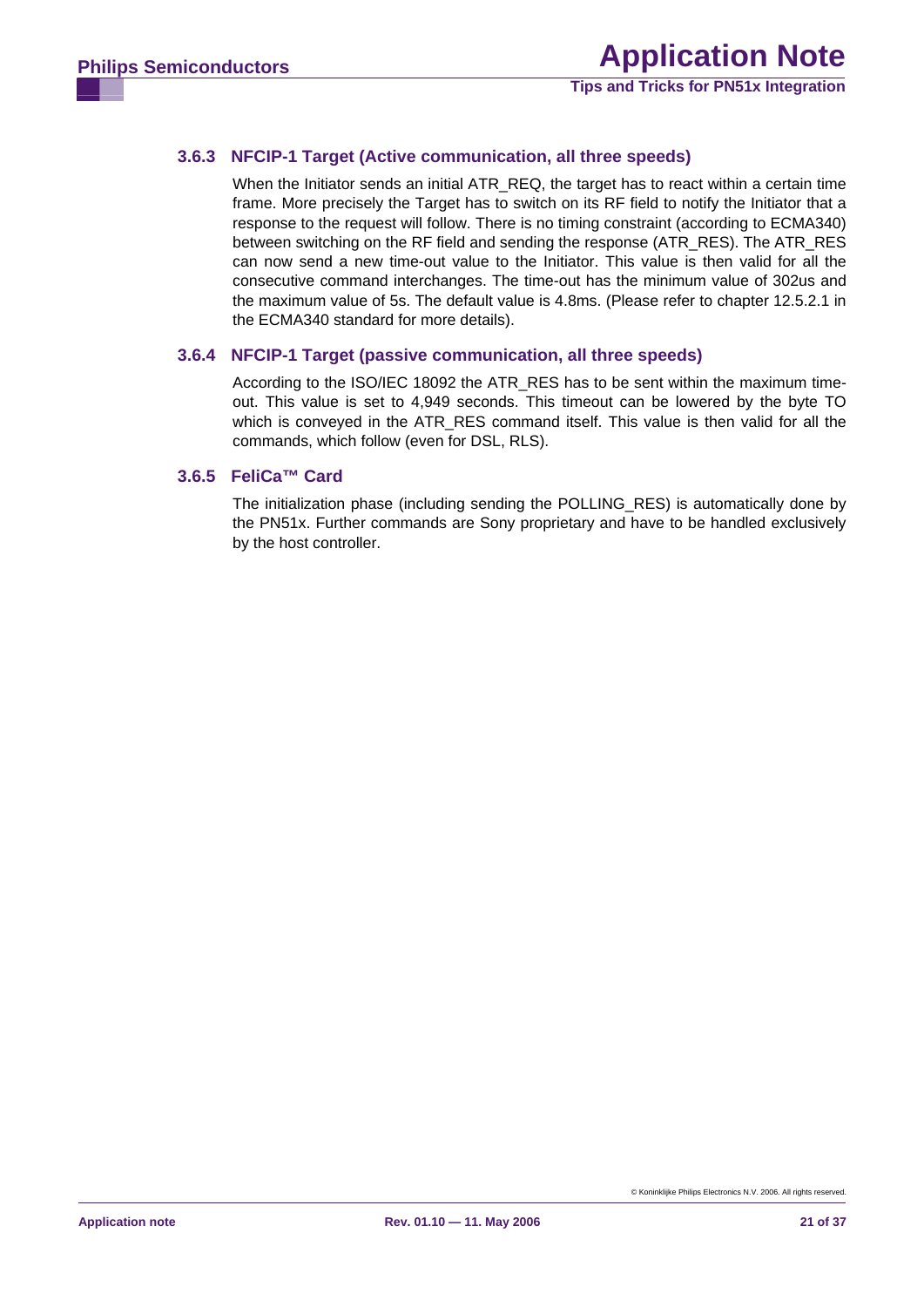# <span id="page-21-2"></span>**4. System Synchronization**

## **4.1 General**

This is a NFC system consisting of:



**Figure 6 Some Sample NFC System Configuration** 

The host controller configures the PN51x via the chosen contact interface. The RF communication (contactless communication) is performed via RF Link. In this configuration the PN51x acts as reader (for Mifare® or FeliCa™) or as NFC target.

## **4.2 Event Notifications**

There are several ways how to get notified whether an event has occurred. Following approaches are the most common ones:

## **4.2.1 Polling the Interrupt Registers (detection by software)**

The most convenient (easy to implement) way to check events is to directly check the interrupt registers using read commands. All the relevant events are residing in the register CommIrqReg and in the register  $\text{DivTrqReg}$ .<sup>[13](#page-21-0)</sup> This method can be used where energy and communication between host controller and PN51x is not important, because the host controller has to actively poll these registers all the time in order to not miss any relevant event.

## **4.2.2 Polling the IRQ bit (detection by software)**

The IRQ bit in Status1Reg is set to one when at least one of the enabled interrupt bits <sup>[14](#page-21-1)</sup> is set. This logic is different compared to the IRQ pin because only one of the enabled IRQ bits has to be set to one. Further interrupts will leave this value untouched (IRQ pin toggles for every additional interrupt), meaning the value will still have the value equal 1 until the interrupts have been reset. This approach can be seen as an intermediate step between the approach mentioned before and the approach which is described below.

 $13$  This is the way how it is implemented in the ExampleProject.

<span id="page-21-1"></span><span id="page-21-0"></span><sup>©</sup> Koninklijke Philips Electronics N.V. 2006. All rights reserved. <sup>14</sup> Enabled interrupt means that the corresponding interrupt enable bit (in register 2 and 3) are set to 1.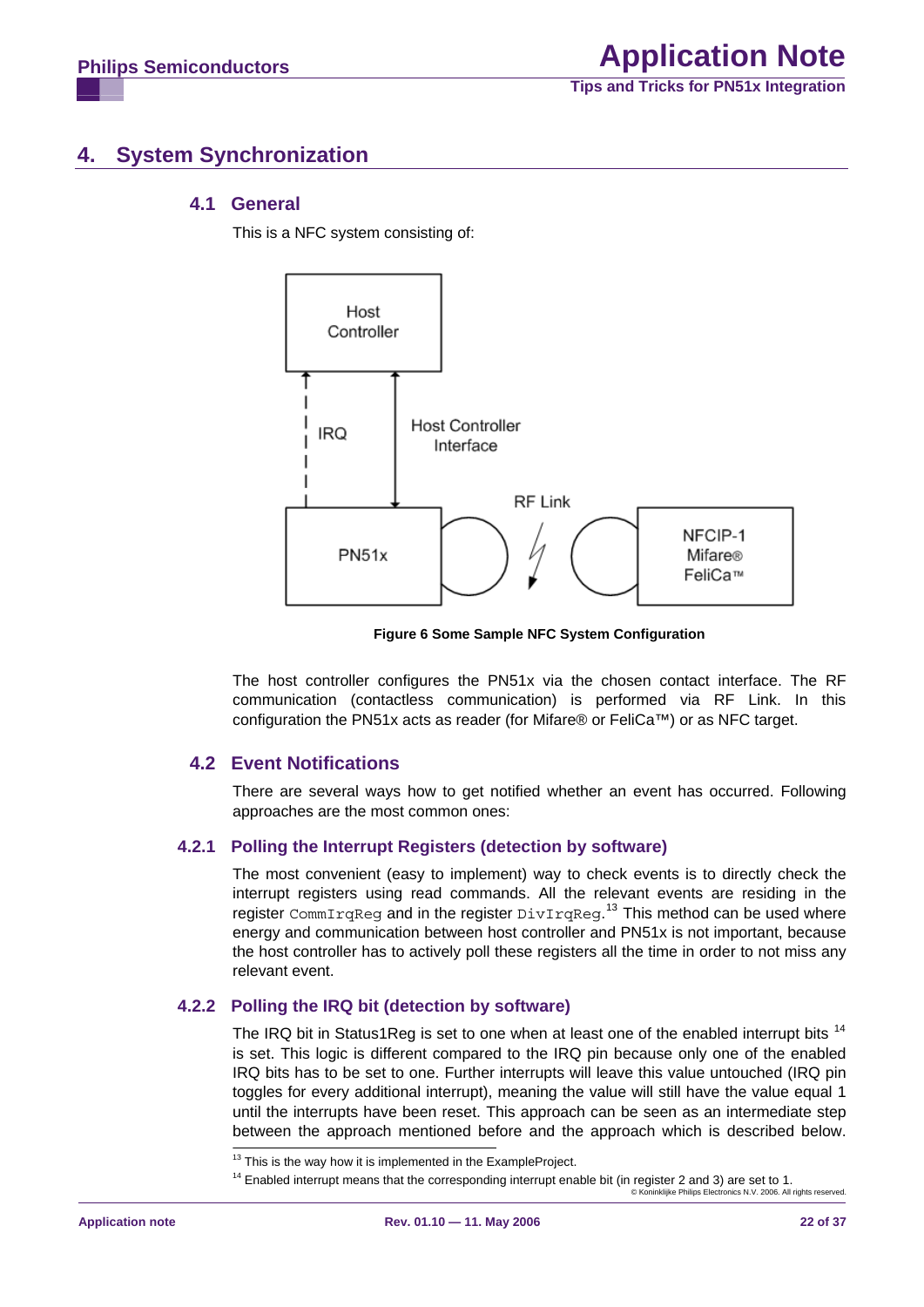<span id="page-22-3"></span>Note that the values  $CommIence, Irafnv$  don't affect the behavior of the IRQ bit in Status1Reg.

#### **4.2.3 Sensing the IRQ pin (detection by hardware)**

The PN51x provides the functionality to generate events which are triggered by the PN51x itself or by an external event (e.g. detection of an external RF field). To use this functionality certain registers of the PN51x have to be configured appropriately. Following steps have to be accomplished:

- If the interrupt pin of the PN51x shall actively drive the signal (no open drain), the MSB in the register CommIenReg has to be set. Note: By default this bit is set to zero.
- If the host controller is only sensitive to falling edges the MSB of the register DivIenReg has to be set.
- The registers  $\text{CommImage}$  and  $\text{DivTrace}$  have to be cleared manually<sup>[15](#page-22-0)</sup>.

When an interrupt occurred PN51x checks whether the event shall be propagated to the IRQ pin by checking the enable registers. If the masks are set the IRQ pin toggles<sup>[16](#page-22-1)</sup>.

#### **4.2.4 BFL Examples**

The software package (BFL – the software provided inside the NFC PN51x SDK) shows two different approaches how to evaluate CommIrgReg and DivIrgReg

- Polling the Interrupt Registers (Default) Whenever there is a event which is expected to be triggered by the PN51x (waiting for incoming data, waiting for RF detection) both  $\text{DivImage}$  and  $\text{CommImage}$  are polled. When the relevant bit is set the loop is left and further processing is done. This is the most generic approach but it blocks the complete application and leads to big communication effort between the host controller and the PN51x.
- Sensing the IRQ Pin

The BFL also provides an example how to use the IRQ pin to inform the host controller that a relevant event has occurred. The relevance of the event is specified by setting the appropriate values in CommIenReg and DivIenReg. There is no need any more to permanently poll the interrupt registers. When the interrupt line signals an event, the interrupt registers shall be read out in order to check which event generated the interrupt.

This example can be found in the files ExampleUtilsC.c and ExampleUtils.cpp. These implementations only work in the Windows environment.<sup>[17](#page-22-2)</sup>

## <span id="page-22-0"></span>**4.3 RF Register's Default Configuration**

The registers stated below are depending on the antenna setup  $-$  the diameter, the number of turns, metal surroundings etc. The settings of the examples below are working with the provided demo readers. They are the result of laboratory evaluations with respect to reading distance and ISO compliancy (signal shaping, field strength required…).

<sup>&</sup>lt;sup>15</sup> Note that clearing the registers 4 and 5 are performed in a different way. Clearing these registers is done by writing the value 7Fh. For further information please consult the PN51x data sheet.

<span id="page-22-1"></span><sup>&</sup>lt;sup>16</sup> This means when two interrupts have occurred, the state is the same as before the interrupts have occurred.

<span id="page-22-2"></span><sup>&</sup>lt;sup>17</sup> Usually this is implemented by using the Win32 function WaitForMultipleObjects(). However tests have shown that this doesn't work stable enough (Windows sometimes rejects interrupts). Therefore the approach with the WaitCommEvent() has been used, which is more stable.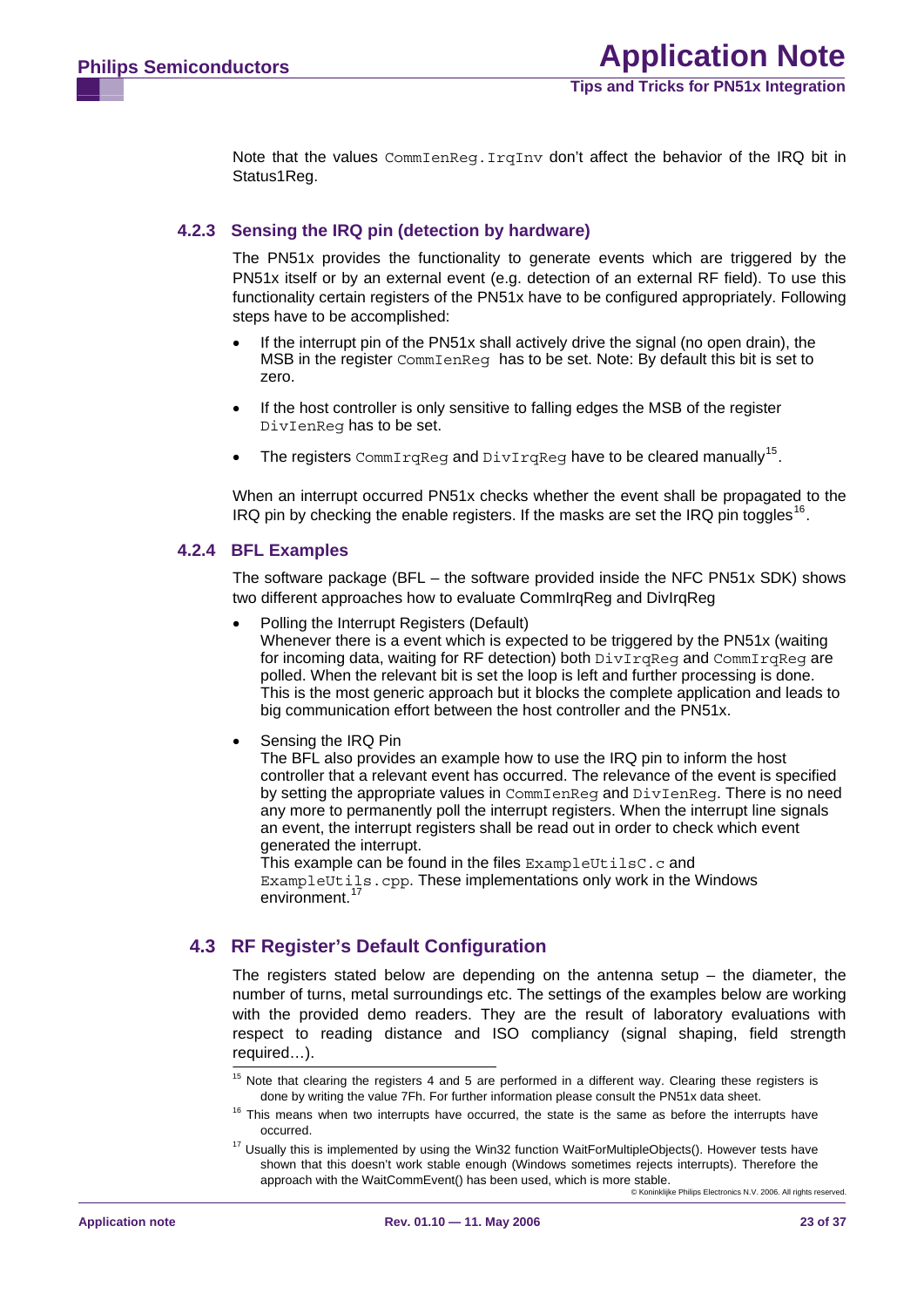**Tips and Tricks for PN51x Integration**

| <b>Register Name</b> | <b>Address</b> | <b>Description</b>                                                                                                                                      |
|----------------------|----------------|---------------------------------------------------------------------------------------------------------------------------------------------------------|
| TxControlReg         | 14h            | This is the register setting for a complementary antenna<br>configuration - in case the single-ended option on RF side is<br>used it has to be modified |
| RxThresholdReg       | 18h            | Selects the threshold on RX pin on which the decision "valid"<br>incoming data" is taken                                                                |
| DemodReg             | 19h            | Selects the demodulator options (including I/Q option)                                                                                                  |
| MifareReg            | 1Ch            | Defines ISO/IEC 14443A/ Mifare®/ NFC specific settings in<br>target or card operating mode                                                              |
| TxBitPhaseReg        | 25h            | Selects the TX bit synchronization                                                                                                                      |
| RFCfgReg             | 26h            | Configures the RX Sensitivity                                                                                                                           |
| GsONReg              | 27h            | Configures the N-MOS conductance of the TX output driver<br>stage                                                                                       |
| CWGsPReg             | 28h            | Configures the P-MOS conductance during no modulation                                                                                                   |
| ModGsPReg            | 29h            | Defines the P-MOS conductance during modulation                                                                                                         |

#### <span id="page-23-0"></span>**Table 4: Setup Dependent Registers**

#### **4.4 Communication Mode Dependent Register Settings**

Table 4 shows the configuration settings for all the NFC operating modes. The cells which have gray (yellow) background, are default values, i.e. don't have to be configured after a power-up or a soft reset.

Notes:

- Some settings may differ for different antenna configuration and tuning
- The settings are only valid for a certain hardware version. This tables is true for PN51x versions a.0 (PN511v2) and 8.0. (PN512)
- Prefix & ("AND") and prefix | ("OR") are indicating the bit mask which has to be applied to the register given
- Some settings have to be performed in a certain order. Please refer to the JCF files (script files delivered in the software package), the examples in the next chapter or the BFL to determine the correct register-setting sequence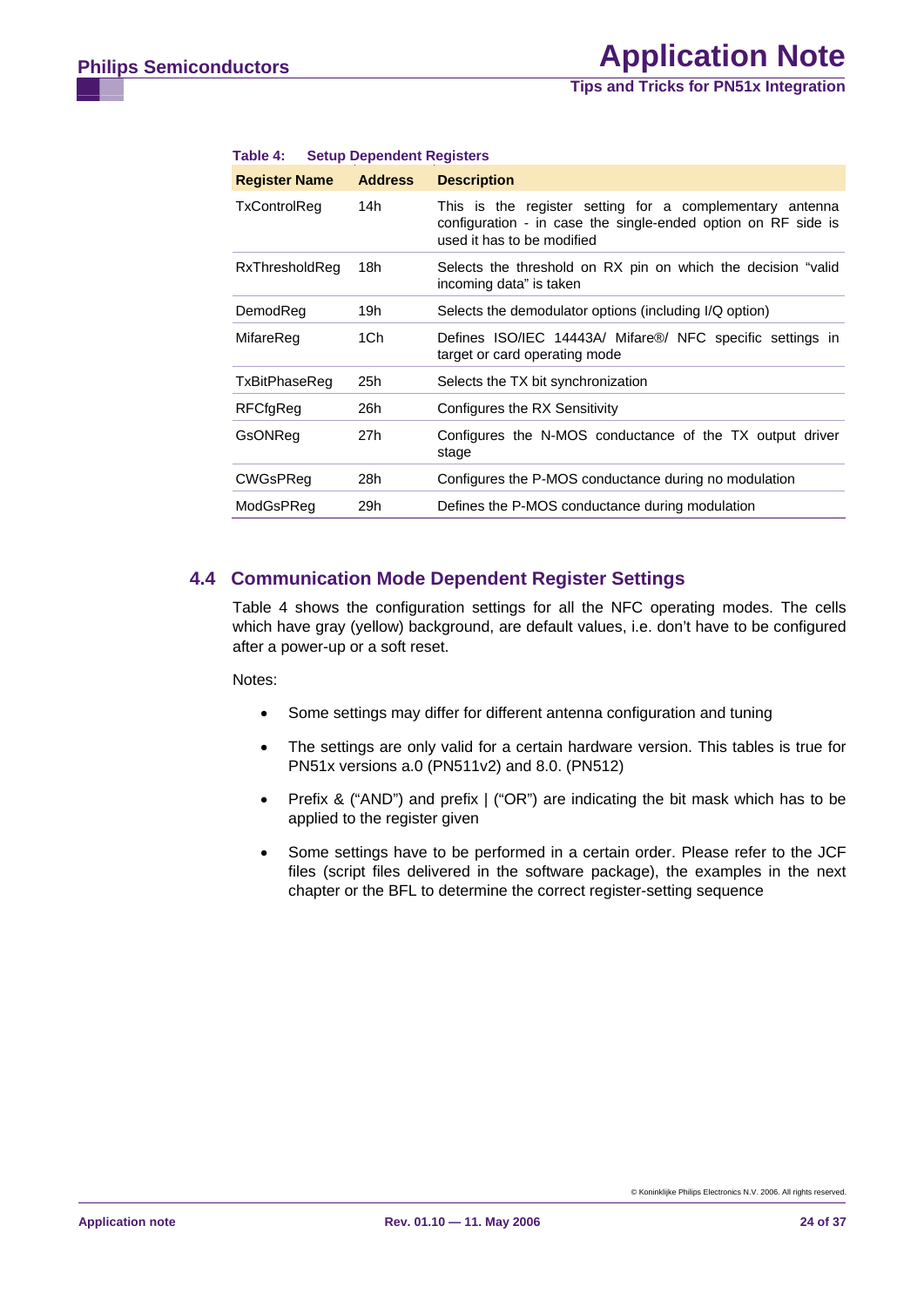# **Philips Semiconductors Application Note**

**Tips and Tricks for PN51x Integration**

| <b>Register Name</b><br>and Address | <b>Register</b><br><b>Reset</b><br><b>Value</b> | <b>Target</b><br>passive | <b>ISO/IEC</b><br>14443A<br><b>PCD</b> | <b>ISO/IEC</b><br>14443B<br><b>PCD</b> | FeliCa™<br><b>Reader</b> | <b>NFC</b><br><b>Initiator</b> | <b>NFC</b><br><b>Target</b> | <b>NFC</b><br><b>Initiator</b> | <b>NFC</b><br><b>Target</b> | <b>NFC</b><br><b>Initiator</b> | <b>NFC</b><br><b>Target</b> |
|-------------------------------------|-------------------------------------------------|--------------------------|----------------------------------------|----------------------------------------|--------------------------|--------------------------------|-----------------------------|--------------------------------|-----------------------------|--------------------------------|-----------------------------|
| <b>Bit Rate</b><br>(kBit/s)         |                                                 | Any                      | 106                                    | 106                                    | 212                      | 106                            | 106                         | 212                            | 212                         | 424                            | 424                         |
| Control<br>0x0C                     | 0x00                                            | 0x00                     | 0x10                                   | 0x10                                   | 0x10                     | 0x10                           | 0x00                        | 0x10                           | 0x00                        | 0x10                           | 0x00                        |
| <b>TxMode</b><br>0x12               | 0x00                                            | 0x80                     | 0x80                                   | 0x83                                   | 0x92                     | 0x81                           | 0x81                        | 0x91                           | 0x91                        | 0xA1                           | 0xA1                        |
| RxMode<br>0x13                      | 0x00                                            | 0x80                     | 0x80<br>&0xF7                          | 0x83                                   | 0x92                     | 0x81                           | 0x81                        | 0x91                           | 0x91                        | 0xA1                           | 0xA1                        |
| <b>TxControl</b><br>0x14            | 0x80                                            | &0xFC                    | &0x3F                                  |                                        | &0x3F                    |                                |                             |                                |                             |                                |                             |
| <b>TxAuto</b><br>0x15               | 0x00                                            | &0xB0                    | &0x77<br> 0x40                         |                                        | &0x37                    | 0x88<br> 0x40                  | 10x88<br>0x40               | 0x88<br>&0xBF                  | 0x88<br>&0xBF               | 0x88<br>&0xBF                  | 0x88<br>&0xBF               |
| RxThreshold<br>0x18                 | 0x84                                            | 0x55                     | 0x55                                   | 0x75                                   | 0x55                     | 0x55                           | 0x55                        | 0x55                           | 0x55                        | 0x55                           | 0x55                        |
| Demod<br>0x19                       | 0x8D                                            | 0x61                     | 0x4D                                   | 0x61                                   | 0x41                     | 0x61                           | 0x61                        | 0x61                           | 0x61                        | 0x61                           | 0x61                        |
| Mifare<br>0x1C                      | 0x62                                            | 0x62                     |                                        |                                        |                          |                                |                             |                                |                             |                                |                             |
| GsNLoadMod<br>0x23                  | 0x88                                            | 0x6F                     | 0x6F                                   | 0x6F                                   | 0x6F                     | 0x6F                           | 0x6F                        | 0x6F                           | 0x6F                        | 0x6F                           | 0x6F                        |
| ModWidth<br>0x24                    | 0x26                                            | 0x26                     | 0x26                                   | 0x26                                   | 0x26                     | 0x26                           | 0x26                        | 0x26                           | 0x26                        | 0x26                           | 0x26                        |
| <b>TxBitPhase</b><br>0x25           | 0x8F                                            | &0x80<br> 0x07           | &0x80<br> 0x0F                         | &0x80<br> 0x0F                         | &0x80<br> 0x0F           | &0x80<br> 0x0F                 | &0x80<br> 0x0F              | &0x80<br> 0x0F                 | &0x80<br> 0x0F              | &0x80<br> 0x0F                 | &0x80<br> 0x0F              |
| <b>RFCfg</b><br>0x26                | 0x48                                            | 0x59                     | 0x59                                   | 0x59                                   | 0x59                     | 0x59                           | 0x59                        | 0x59                           | 0x59                        | 0x59                           | 0x59                        |
| GsN<br>0x27                         | 0x88                                            | 0xF4                     | 0xF4                                   | 0xFF                                   | 0xFF                     | 0xF4                           | 0xF4                        | 0xFF                           | 0xFF                        | 0xFF                           | 0xFF                        |
| <b>CWGsP</b><br>0x28                | 0x20                                            | 0x3F                     | 0x3F                                   | 0x3F                                   | 0x3F                     | 0x3F                           | 0x3F                        | 0x3F                           | 0x3F                        | 0x3F                           | 0x3F                        |
| ModGsP<br>0x29                      | 0x20                                            | 0x11                     | 0x11                                   | 0x17                                   | 0x14                     | 0x11                           | 0x11                        | 0x14                           | 0x14                        | 0x14                           | 0x14                        |

#### **Table 5: Default Register Setup during Communiation**

This table is true for PN511 and PN512 products. For PN511 not all registers are available. In this case go on with the next available register.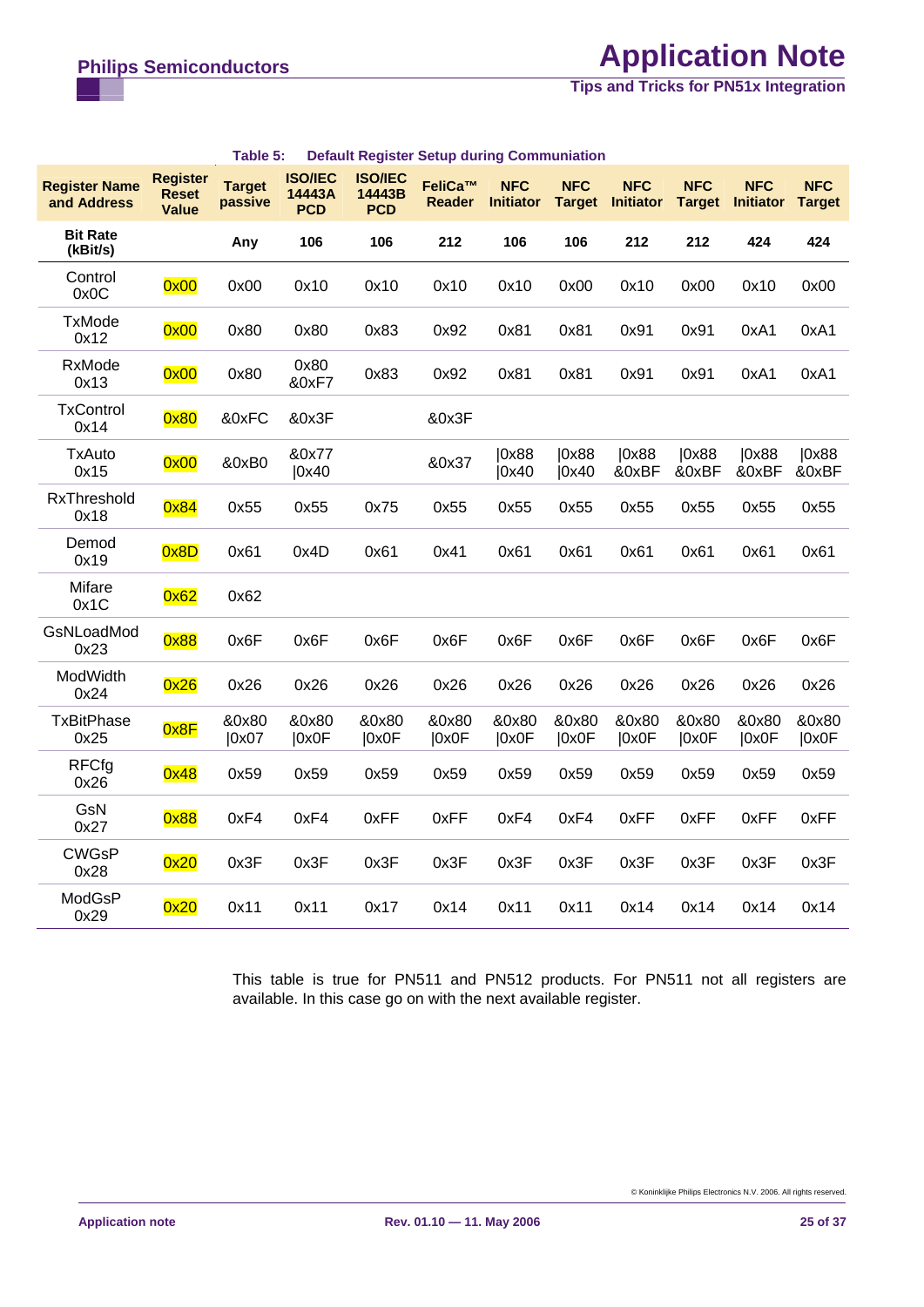# <span id="page-25-0"></span>**5. Basic Function Library**

#### **5.1 Purpose**

The Basic Function Library is a layered software library for the PN51x. It provides fundamental sequences, which simplify writing applications for the PN51x. The library is distributed in source so that the developer can decide which components shall be included. The BFL cannot be run out of the box, because some configuration is highly dependent on the platform (such as the type of the microcontroller, type of the interface,...). For further information please refer to the "BFL Reference Manual" which is delivered within the software package.

## **5.2 Architecture**

The design of the BFL is component based. This architecture has the advantage to reject the components, which are not relevant for the desired application. (For example it may not be necessary to support the FeliCa protocol for a Mifare application.)

The core library is written in C. In addition a C++ wrapper is supplied to allow the integration of the BFL in C++ applications. The BFL is ANSI C and ANSI C++ compliant. The implementation of the BFL is platform and Operating System independent.



**Figure 7 Structure of the BFL (Basic Function Library)**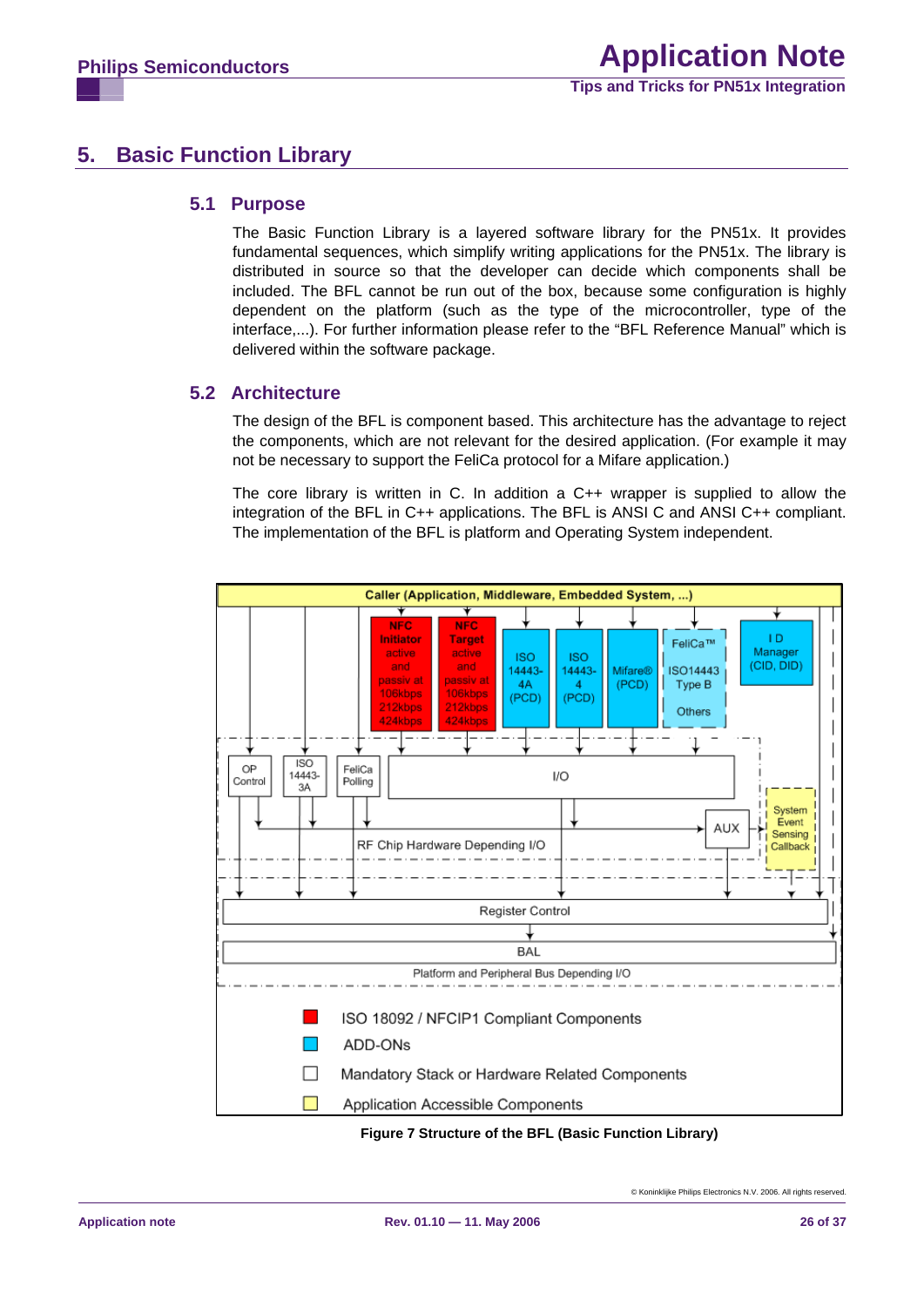The **Bus Abstraction Layer (BAL)** abstracts the physical host controller interface to the register control layer. This mainly covers the implementation of the interface-specific details (like  $I^2C$ , RS232...). This component provides two essential commands, which are named phcsBflBal\_Hw1SerWinWriteBus and phcsBflBal\_Hw1SerWinReadBus. These functions hide the type of the interface.

The **Register Control** (=RegCtl) provides easy access to the registers. This block consists of commands like phcsBflRegCtl\_SerHw1SetReg (Set Register) and phcsBflRegCtl\_SerHw1GetReg (Get Register) and convenience functions like phcsBflRegCtl\_SerHw1ModReg (Modify Register). This is the first interface independent layer. Time critical issues are done in hardware, hence this block does not have any timing constraints.

The **I/O** block provides higher-level commands like phcsBflIo\_Hw1Transceive, phcsBflIo\_Hw1Transmit or phcsBflIo\_Hw1Receive. Since this block is based on the RegCtl component, it uses the functions mentioned above to transfer the payload from / to the PN51x. This component has real time constraints because data has to be provided in time.

The **Operation Control** provides the possibility to set certain Operating Modes. This is done by using the functions like phcsBflOpCtl\_Hw1SetAttribute and phcsBflOpCtl\_Hw1GetAttribute. A command could be to set the PN51x in passive mode. The routines specify static values, hence this component does not have any time critical operations.

The **AUX** block contains a single function called phcsBflAux\_Hw1Command which sends and receives a command (seen from the RF side). This function is only used internally (from I/O). This component has real time constraints because data has to be provided in time.

The **ISO14443-3A** block provides commands as specified in the ISO14443-3A standard. Consequently this interface provides commands like phcsBf1I3P3A\_Hw1RequestA (for REQA) or phcsBflI3P3A\_Hw1AnticollSelect (for AC and SEL). Time critical issues are done in hardware, hence this block does not have any timing constraints.

The **FeliCa™ Polling** block provides the phcsBflPolAct\_Hw1Polling (POLLING\_REQUEST) command in order to check for FeliCa cards. Please note that other FeliCa commands are not implemented. Time critical issues are done in hardware, hence this block does not have any timing constraints.

On top of the I/O, higher-level protocols are implemented. This includes the implementation of **Mifare®** commands like MIFARE\_READ, AUTHENTICATE which are implemented in the Mifare block. No timing constraints are given.

The **NFC** block provides the commands, which are specified in the ECMA 340 (ISO/IEC 18092) standard for initiator and target side.

The **ID Manager** manages the DIDs and CIDs, which are used in the NFCIP-1 protocol and in the ISO/IEC 14443-4 protocol. The ID Manager does not interact with any PN51x hardware, hence no timing constraints are relevant.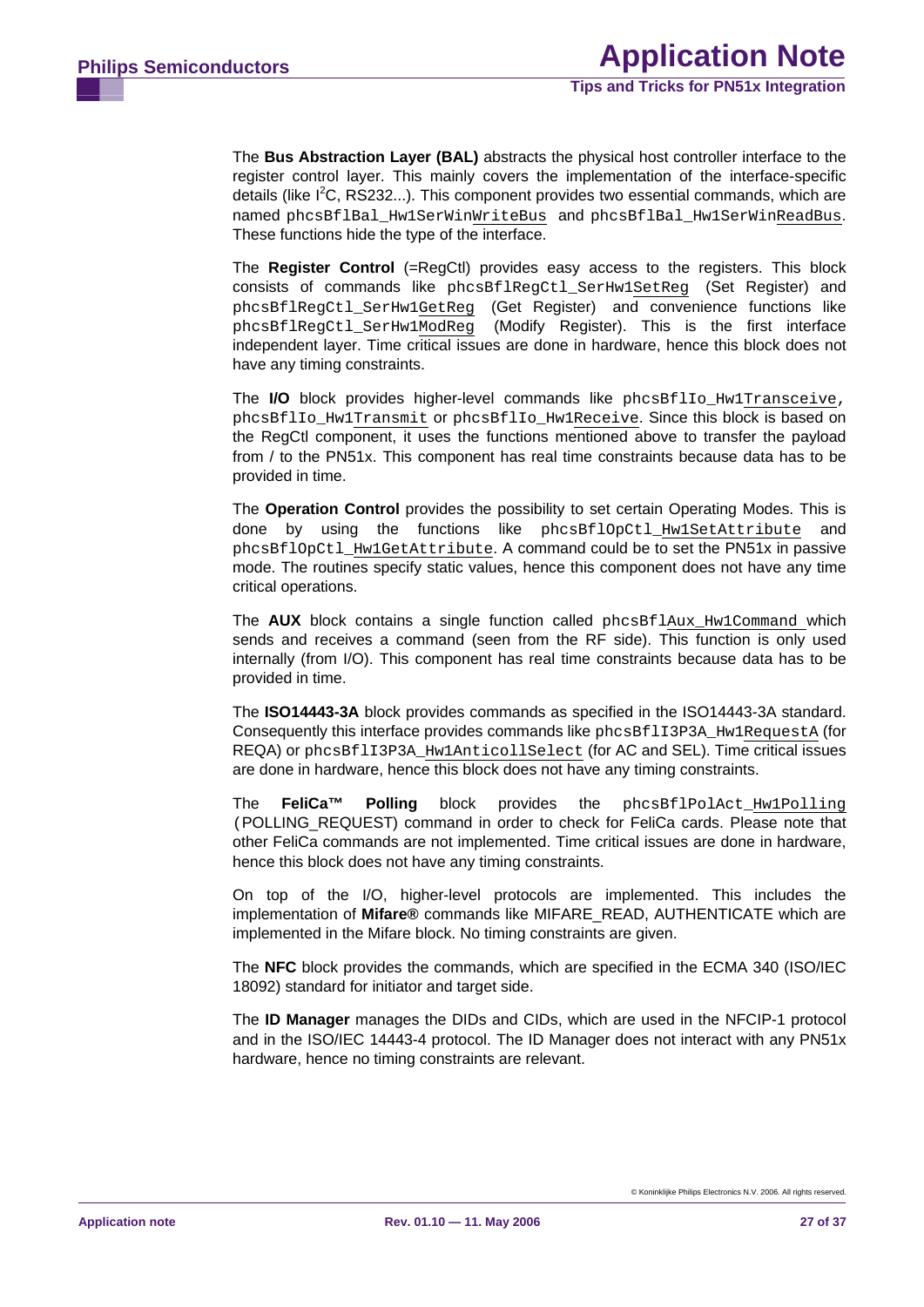<span id="page-27-0"></span>The **Event Sensing Callback** can be used to implement callback instead of busy wait mechanisms. For windows platform the hooks are prepared but not used yet. For other implementations the callback mechanisms are highly platform dependent and have to be tailored to ones needs.

## **5.3 Additional Notes**

• Every component is placed in a dedicated directory, which holds both the C and C++ specific files.

## **5.4 Example: ExampleProject**

The ExampleProject application shows how to use the BFL on Linux and on Windows. Please refer to the PN51x BFL Reference Manual section 2.24 for further instructions. After installing the provided software package the documentation can be found under Start → Programs → Philips Semiconductors → NFC PN51x Tools.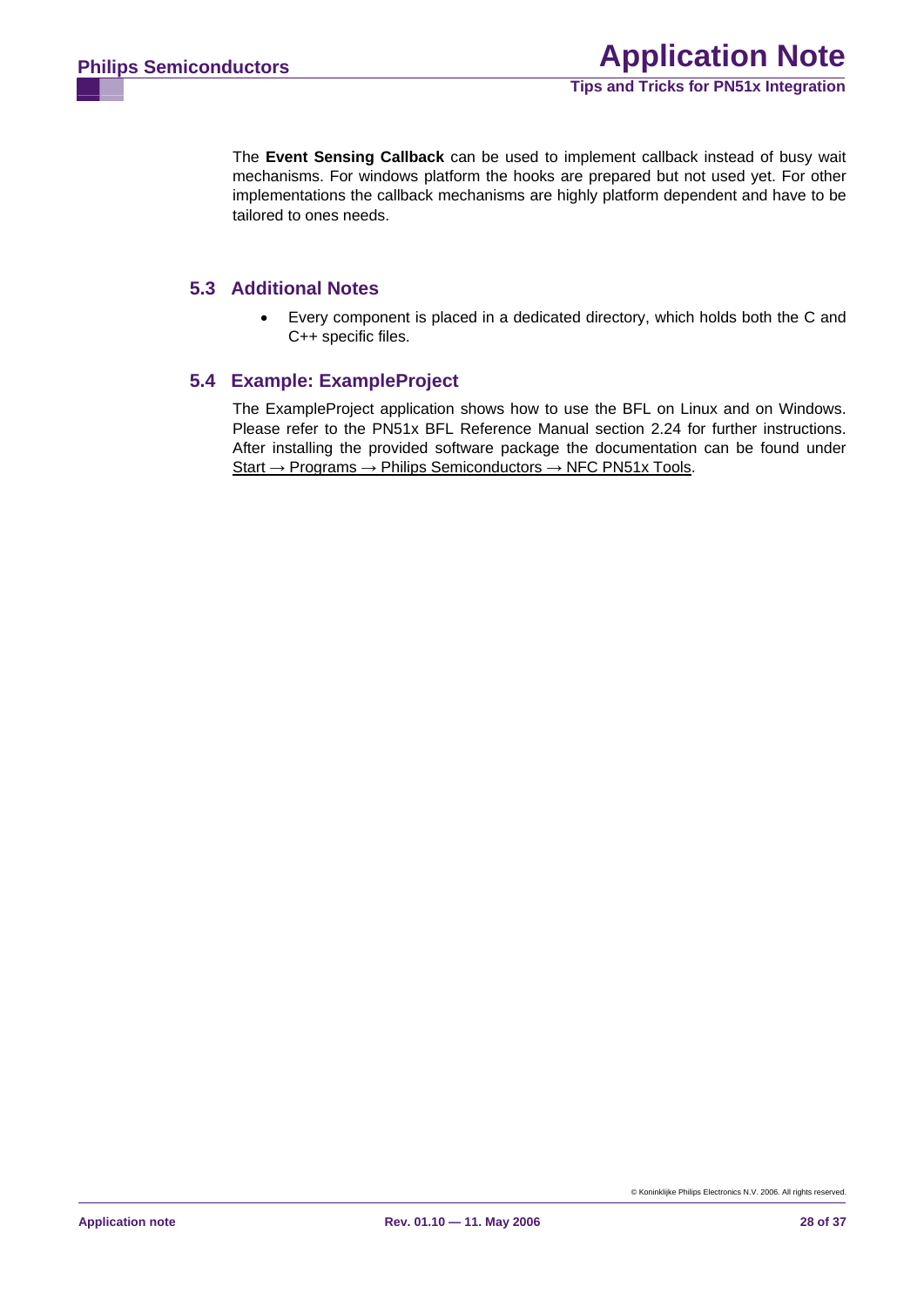# <span id="page-28-0"></span>**6. ANNEX A – Anti-Collision Mechanism**

This chapter describes the anti-collision process for 106kBit/s in passive mode. This is defined in the ISO/IEC 14443-3A and used in ECMA340 and ISO/IEC 18092. For the description the ISO/IEC 14443 terminology is used.

#### **6.1 General**

The anti-collision mechanism is needed because the protocol is designed to support multiple cards within the RF field Hence there is a mechanism needed to detect and select every single card.

In the first phase the PCD sends an REQA command and checks if there is any response. If yes, the PCD proceeds with the anti-collision mechanism to receive a complete UID. The anti-collision mechanism is based on a bit – synchronous and on a Manchester-coding checking mechanism. The selection mechanism for a certain PICC can be seen in the following figure:



**Figure 8 ISO/IEC 14443-3A Anti-Collision Loop**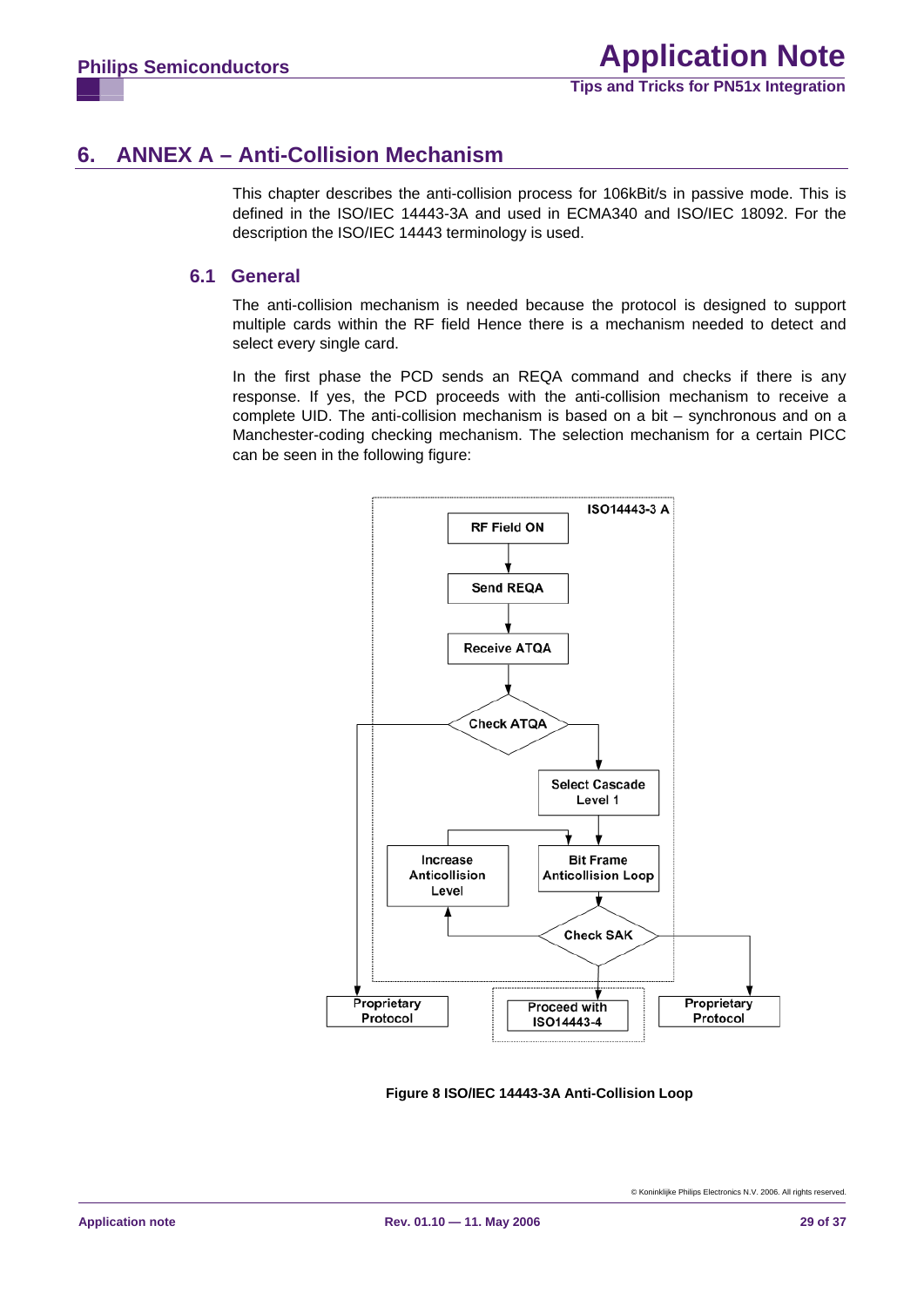## <span id="page-29-0"></span>**6.2 Anti-collision in Detail**

Figure 9 shows the anti-collision procedure in a more detailed way. The flow is seen from the reader's point of view. The text below describes the flow of the protocol.



**Figure 9 More Detailed Anti-Collision Loop** 

 $S = Start$ 

 $E =$ End

In the first step (S) the cascade level is defined by the reader/writer<sup>18</sup>. Four byte UIDs can be determined by Cascade Level 1. In order to get 7 byte UIDs from cards, Cascade Level 1 and Cascade Level 2 have to be performed to get the complete Unique Identifier. Similarly 10 byte UIDs can be determined by using all three Cascade Levels.

In the second step (2) the value of NVB (Number of Valid Bits) is set to 20h. The higher nibble of this byte defines the number of valid bytes and the lower nibble defines the

<sup>18.</sup> The anti-collision process always starts with the first level (CL1)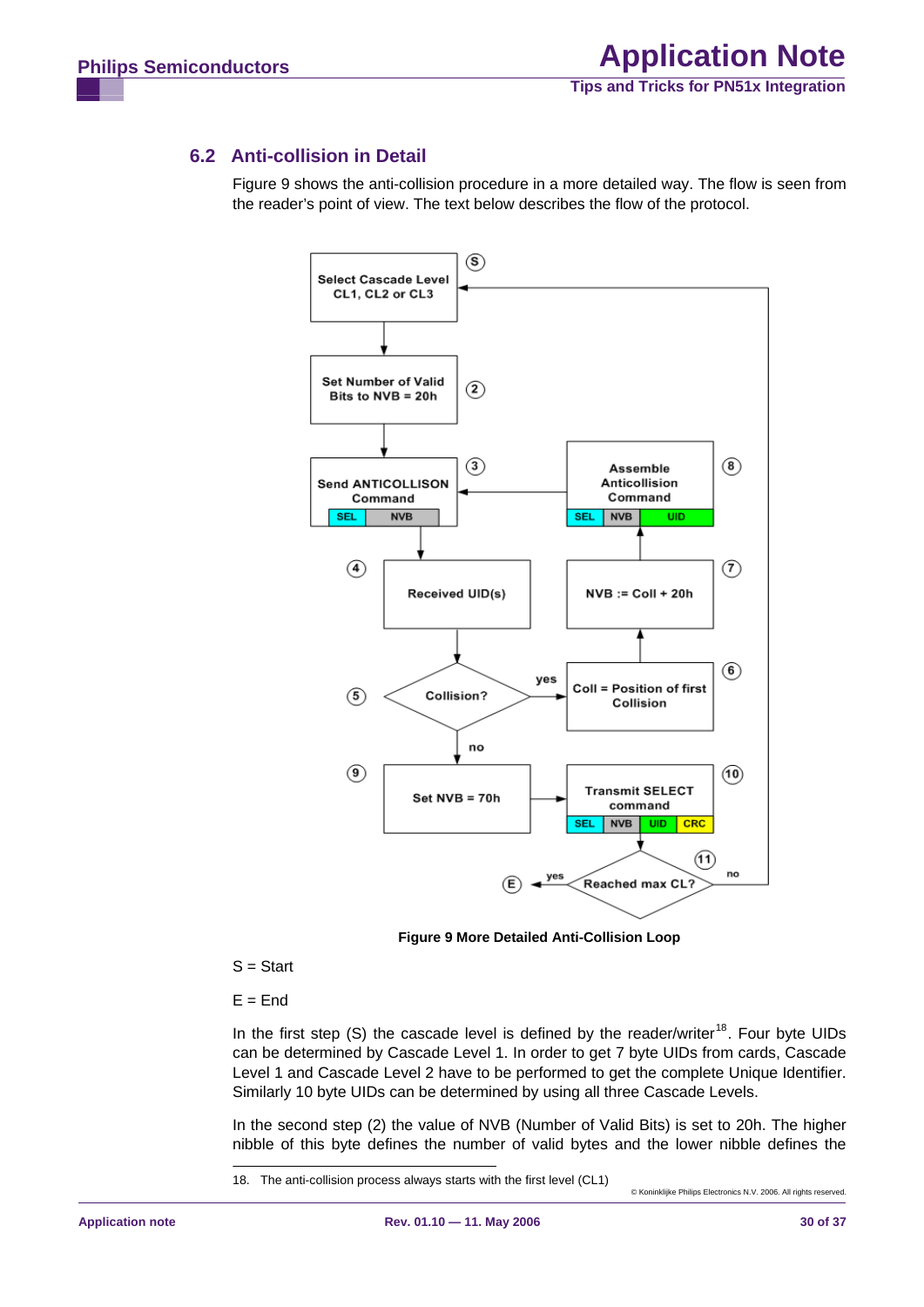number of valid bits. Since the first anti-collision command is two bytes long, the NVB is set to 20h.

In step 3 the command is assembled (e.g. in the first step: 93h 20h) and then sent via the RF field.

from the PICC after the selection) gives the PCD the information if there is an additional cascade level. This decision is done in step 11. If there is an additional cascade level, In step 4 the ISO/IEC 14443-3A - compatible devices will respond with their Manchester coded UIDs in a bit-synchronous manner. If no collision has been detected, the complete UID is known by the response of the PICC. Therefore a selection of the PICC can be performed. This is done in step 9 and step 10. Now the SAK byte (which is sent back proceed to step S, otherwise the selection process is finished which is denoted by the step E.

part of the UID, which has been transmitted before the collision is the valid section. This is determined in step 6. The bit position, where the collision itself has been occurred is Collisions in step 5 are recognized by checking the code validity of the Manchester coding (this is done by hardware). If at least two cards are responding and at least one bit is different (which is always the case in Mifare, since unique IDs are guaranteed), the hardware stores the position, determines the valid bits, and sets NVB to this value. The specified by the reader and also taken as a valid bit and set by the reader. The new value NVB is defined in step 7.

In step 8 the new ANTICOLLISION command is assembled by concatenating the SEL byte, the new NVB and the known part of the UID including one single bit which is defined by the PCD. By defining this bit, one of the targets will be excluded.

current cascade level is complete. In worst case, if a collision takes place at every bit Now step 3 is performed once again. This cycle is performed until the whole UID for the position, the loop has to be passed 32 times per cascade level (at least 32 cards in the field).

If the anti-collision process has terminated, the PICC is active and the PCD can determine if the PICC is the appropriate one. If not, the PCD can set this PICC into the HALT mode and redo the anti-collision process with the next PICC.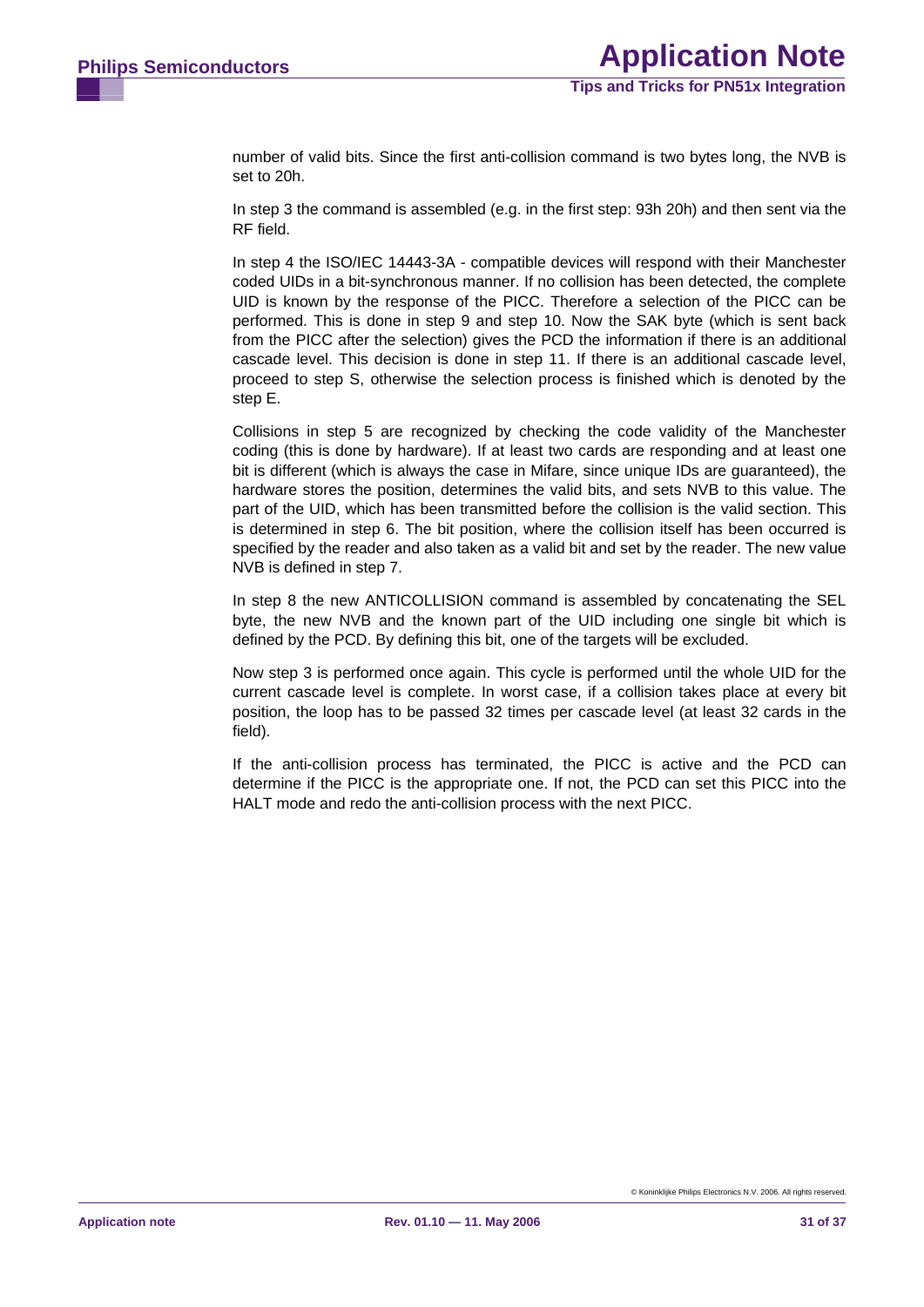**Tips and Tricks for PN51x Integration**

# <span id="page-31-0"></span>**7. Appendix B – Naming in ISO/IEC 14443 and ECMA340**

In order to distinguish between the different standards (ISO/IEC 14443 and ECMA340), the NFCIP-1 standard uses a different terminology, however the structures behind them are very similar. The following table gives an overview of the command description in the ECMA 340 and the corresponding expression in the ISO 14443-3A. Table 6 also describes some relationships between smart card related terms.

#### **Table 6: Command comparison between ISO 14443-3A and ECMA 340**

|                           | <b>ISO 14443-3</b>                                                                   | <b>ECMA 340</b>           |                                                                           |  |  |
|---------------------------|--------------------------------------------------------------------------------------|---------------------------|---------------------------------------------------------------------------|--|--|
| <b>Command / Response</b> | <b>Description</b>                                                                   | <b>Command / Response</b> | <b>Description</b>                                                        |  |  |
| <b>REQA</b>               | <b>Request Command (sent</b><br>by PCD)                                              | SENS_REQ                  | Sense Request<br>(sent by Initiator)                                      |  |  |
| <b>WUPA</b>               | Wake-Up Command (sent ALL_REQ<br>by PCD)                                             |                           | All Request<br>(sent by Initiator)                                        |  |  |
| <b>ATQA</b>               | Response command to<br>REQA and WUPA (sent by<br>PICC)                               | <b>SENS RES</b>           | Sense Response<br>Response to SENS_REQ<br>and ALL REQ<br>(sent by Target) |  |  |
| <b>ANTICOLLISION</b>      | Anti-collision command<br>(sent by PCD)                                              | SDD REQ                   | Single device detection<br>request (sent by Initiator)                    |  |  |
| <b>SELECT</b>             | Select command<br>(sent by PCD)                                                      | SEL REQ                   | <b>Select Request</b><br>(sent by Initiator)                              |  |  |
| <b>SAK</b>                | Select Acknowledge<br>Response command to<br><b>SELECT Command (sent</b><br>by PICC) | <b>SEL RES</b>            | <b>Select Response</b><br>(sent by Target)                                |  |  |
| <b>HLTA</b>               | Halt command<br>(sent by PCD)                                                        | SLP_REQ                   | <b>Sleep Request</b><br>(sent by Initiator)                               |  |  |
|                           | No response to the HLTA<br>command.                                                  |                           | No response to the<br>SLP REQ command.                                    |  |  |
| <b>DESELECT</b>           | Deselecting Request in<br>the ISO/IEC 14443-4<br>protocol.                           | DSL_REQ                   | <b>Deselect Request</b><br>(sent by Initiator)                            |  |  |
|                           |                                                                                      | DSL_RES                   | <b>Deselect Response</b><br>(sent by Target)                              |  |  |

|                        | <b>Table 7: PICC and Target States</b> |                                                                      |
|------------------------|----------------------------------------|----------------------------------------------------------------------|
| <b>ISO 14443-3</b>     | <b>ECMA 340</b>                        | <b>Description</b>                                                   |
| <b>ACTIVE State</b>    | <b>SELECTED State</b>                  | PICC / Target has been selected, listens to higher layer<br>messages |
| <b>ACTIVE*</b> State   | SELECTED* State                        | PICC / Target has been selected, listens to higher layer<br>messages |
| <b>HALT State</b>      | <b>SLEEP State</b>                     | Listens for commands and reacts for certain commands                 |
| <b>IDLE State</b>      | <b>SENSE State</b>                     | PICC / Target waits for a request from the PCD / Initiator           |
| <b>POWER-OFF State</b> | <b>POWER-OFF State</b>                 | No carrier                                                           |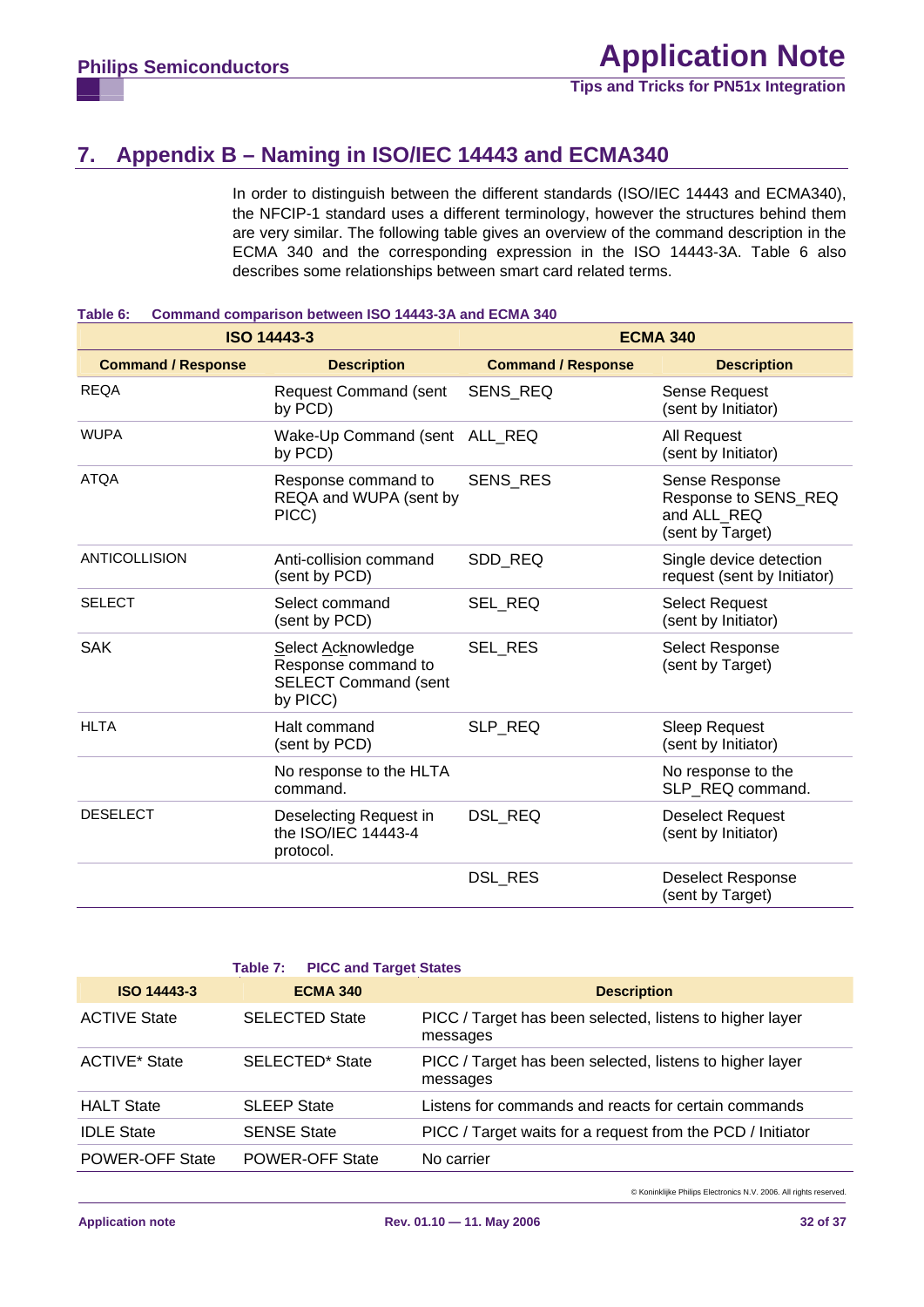# <span id="page-32-0"></span>**Philips Semiconductors Application Note**

#### **Tips and Tricks for PN51x Integration**

| <b>ISO 14443-3</b> | <b>ECMA 340</b>          | <b>Description</b>                                |
|--------------------|--------------------------|---------------------------------------------------|
| <b>READY State</b> | <b>RESOLUTION State</b>  | State for Anticollision / Single Device Detection |
| READY* State       | <b>RESOLUTION*</b> State | State for Anticollision / Single Device Detection |

## **8. Glossary**

#### **ISO 14443-3 ECMA 340 Abbreviation Expression Abbreviation Expression**  AC Anticollision SDD SID Single device detection (by using RF collision avoidance) BCC UID CLn check byte, calculated as exclusive-or over the 4 previous bytes, Type A BCC NFCID1 CLn checkbyte, same calculation as in ISO/IEC 14443 CT Cascade Tag, Type A CT Cascade Tag CRC\_A Cyclic Redundancy Check CRC error detection code Type A E E **E** End of communication, Type A End End of communication FDT Frame Delay Time, Type A FRT Frame Response Time Frame delay time PICC to PCD Frame Response Time Target to Initiator NVB Number of Valid Bits, Type SEL\_PAR A Select Parameter Byte P Code Parity bit, Type A P Code Parity bit P PCD Proximity Coupling Device I and Initiator PICC Proximity Card T T Target Request Guard Time Minimum time between the start of two consecutive REQA commands Sense Guard Time Minimum time between the start of two consecutive SENS\_REQ commands S Start of communication, Type A Start Start Start of communication SEL SELect code, Type A (defines the Cascade Level) SEL CMD Select Command Byte (defines the Cascade Level) UID Unique Identifier, Type A NFCID1 Random Identifier uid Byte number n of Unique IDentifier,  $n \geq 0$ ncid1n Byte number n of NFCID1

#### **Table 8: Command comparison between ISO 14443-3A and ECMA 340**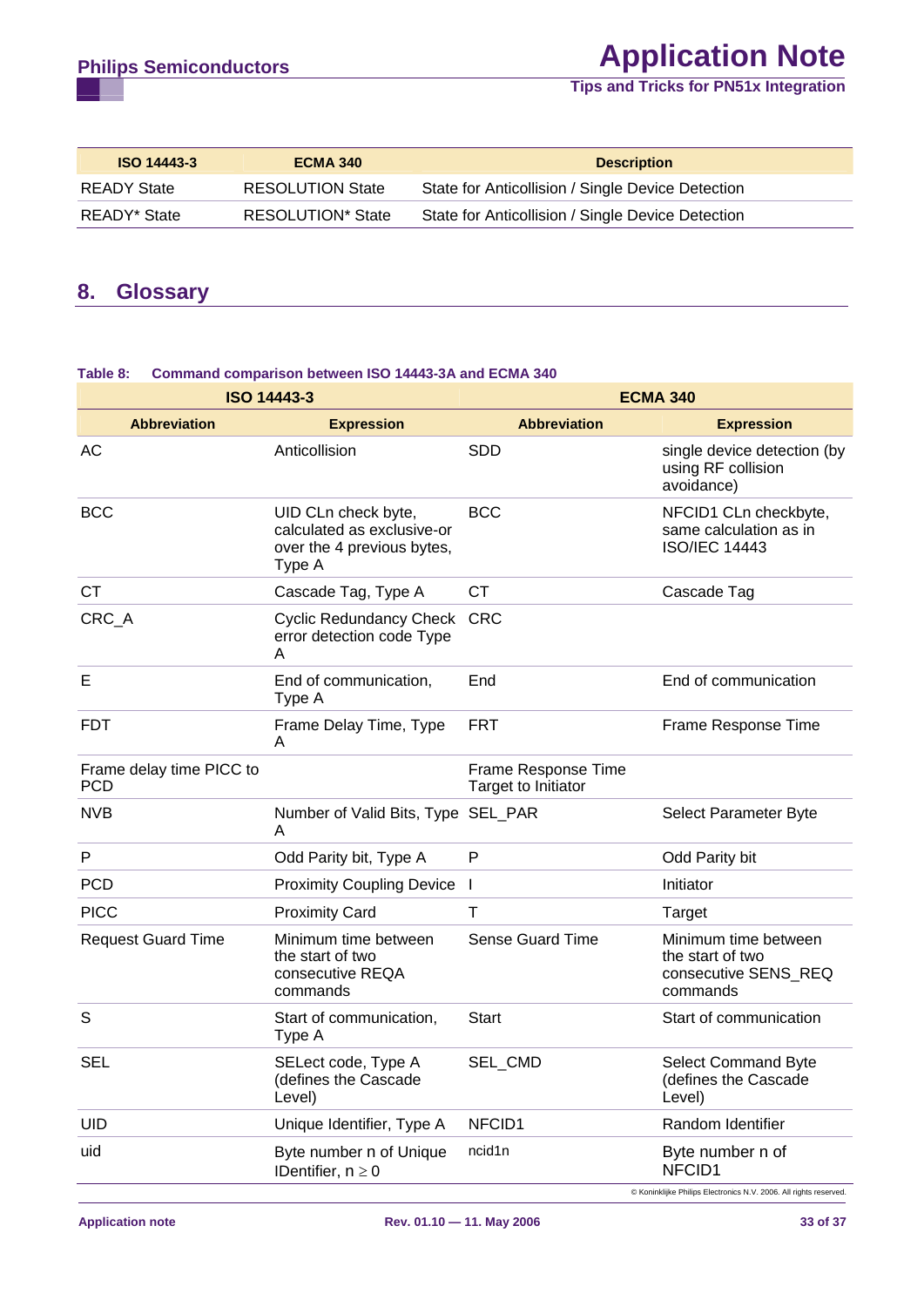|                     | <b>General Abbreviations</b><br>Table 9:                                                                                |
|---------------------|-------------------------------------------------------------------------------------------------------------------------|
| <b>Abbreviation</b> | <b>Description</b>                                                                                                      |
| DIF.                | Dual InterFace Card                                                                                                     |
| $f_c$               | Carrier Frequency (13,56MHz)                                                                                            |
| CL <sub>n</sub>     | Cascade Level $n (0 < n < 4)$                                                                                           |
| <b>RFCA</b>         | RF-Collision Avoidance, prevents that two devices switch on their RF-field at the<br>same time                          |
| <b>BFL</b>          | Basic Function Library – the software which is delivered by Philips to control all<br>registers necessary on PN51x ICs. |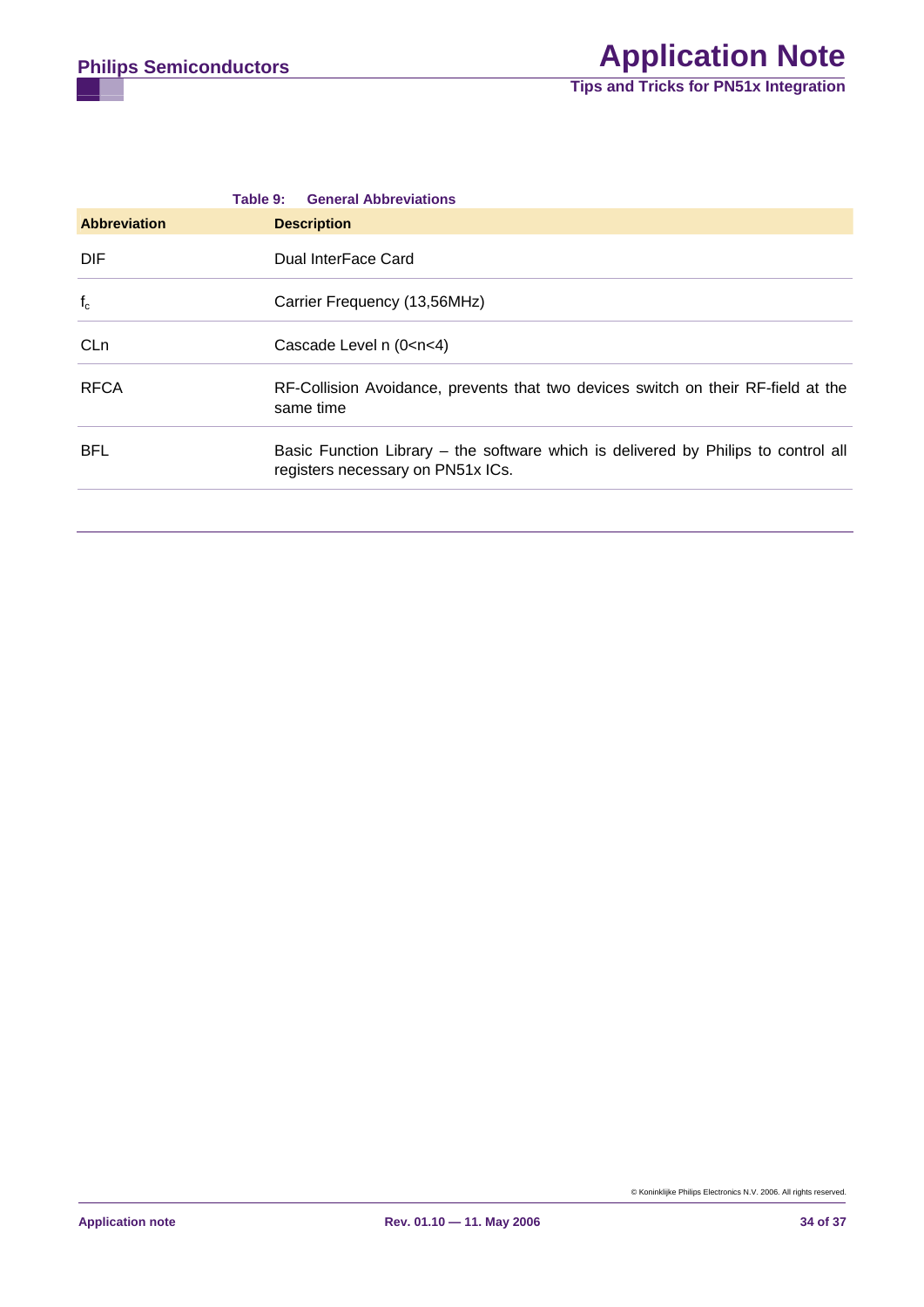**Tips and Tricks for PN51x Integration**

# <span id="page-34-1"></span><span id="page-34-0"></span>**9. Bibliography**

- General Information http://www.semiconductors.philips.com/markets/identification/products/nfc/index. html
- ECMA Near Field Communication (NFC) White Paper (PDF) http://www.ecma-international.org/activities/Communications/2004tg19-001.pdf
- ECMA-340 Near Field Communication Interface and Protocol (NFCIP1) This 2nd edition fully matches ISO/IEC 18092. http://www.ecma-international.org/publications/standards/Ecma-340.htm
- ISO/IEC 14443 Specification (fee based) http://www.iso.org/iso/en/CombinedQueryResult.CombinedQueryResult?queryS tring=14443
- ISO/IEC 18092 Specification (fee-based) http://www.iso.org/iso/en/CatalogueDetailPage.CatalogueDetail?CSNUMBER=3 8578&COMMID=&scopelist=
- Link to freely available ISO standards: http://isotc.iso.org/livelink/livelink/fetch/2000/2489/Ittf\_Home/PubliclyAvailableSta ndards.htm Find <18092> in the page and download it by performing a right-mouse-click on the link choosing Save Target As.
- ISO/ IEC 22536 (ECMA 356) NFCIP2 These standards can be found the given (free) sites, too.
- PN511 Transmission module, Short Form Specification (PDF) http://www.semiconductors.philips.com/acrobat\_download/other/identification/sfs pn511\_rev2.0.pdf
- PN51x Data Sheet This is only delivered by Philips Controlled Document System – please contact your local Philips Support Desk

# **10. Table of Figures**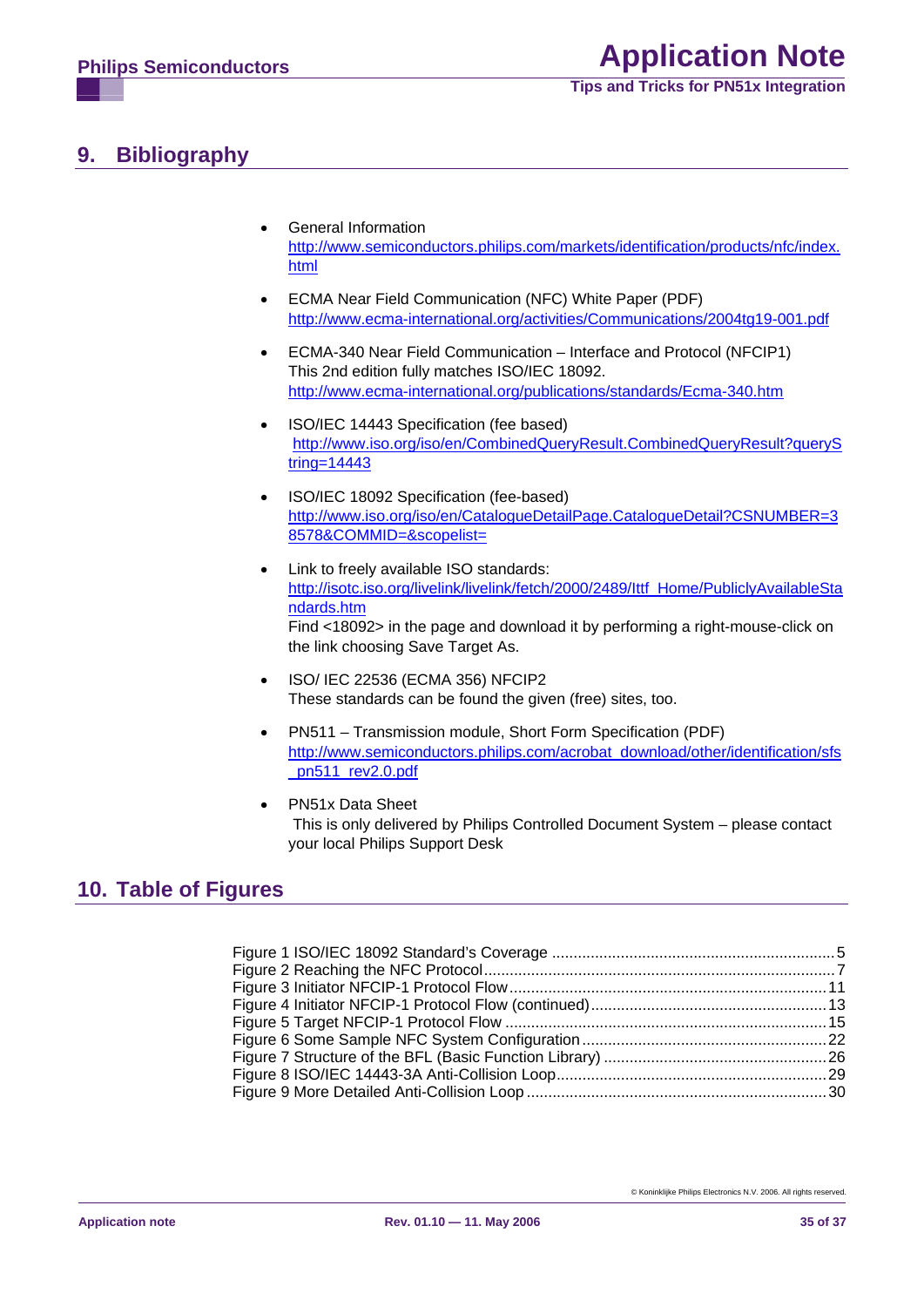# <span id="page-35-0"></span>**11. Disclaimers**

**Life support —** These products are not designed for use in life support appliances, devices, or systems where malfunction of these products can reasonably be expected to result in personal injury. Philips Semiconductors customers using or selling these products for use in such applications do so at their own risk and agree to fully indemnify Philips Semiconductors for any damages resulting from such application.

**Right to make changes —** Philips Semiconductors reserves the right to make changes in the products - including circuits, standard cells, and/or software - described or contained herein in order to improve design and/or performance. When the product is in full production (status 'Production'), relevant changes will be communicated via a Customer Product/Process Change Notification (CPCN). Philips Semiconductors assumes no responsibility or liability for the use of any of these products, conveys no licence or title under any patent, copyright, or mask work right to these products, and makes no representations or warranties that these products are free from patent, copyright, or mask work right infringement, unless otherwise specified.

**Application information —** Applications that are described herein for any of these products are for illustrative purposes only. Philips Semiconductors make no representation or warranty that such applications will be suitable for the specified use without further testing or modification.

# **12. Licenses**

#### **Purchase of Philips I<sup>2</sup>C components**



Purchase of Philips  $I^2C$  components conveys a license under the Philips'  $I^2C$  patent to use the components in the  $I<sup>2</sup>C$  system provided the system conforms to the  $I<sup>2</sup>C$ specification defined by Philips. This specification can be ordered using the code 9398 393 40011.

#### **Purchase of Philips RC5 components**

Purchase of Philips RC5 components conveys a license under the Philips RC5 patent to use the components in RC5 system products conforming to the RC5 standard UATM-5000 for allocation of remote control commands defined by Philips.

# **13. Patents**

Notice is herewith given that the subject device uses one or more of the following patents and that each of these patents may have corresponding patents in other jurisdictions.

<Patent ID> - <patent owner>

# **14. Trademarks**

**MIFARE® —** is a registered trademark of Royal Philips Electronics

**FeliCa™ —** is a trademark of Sony Cooperation